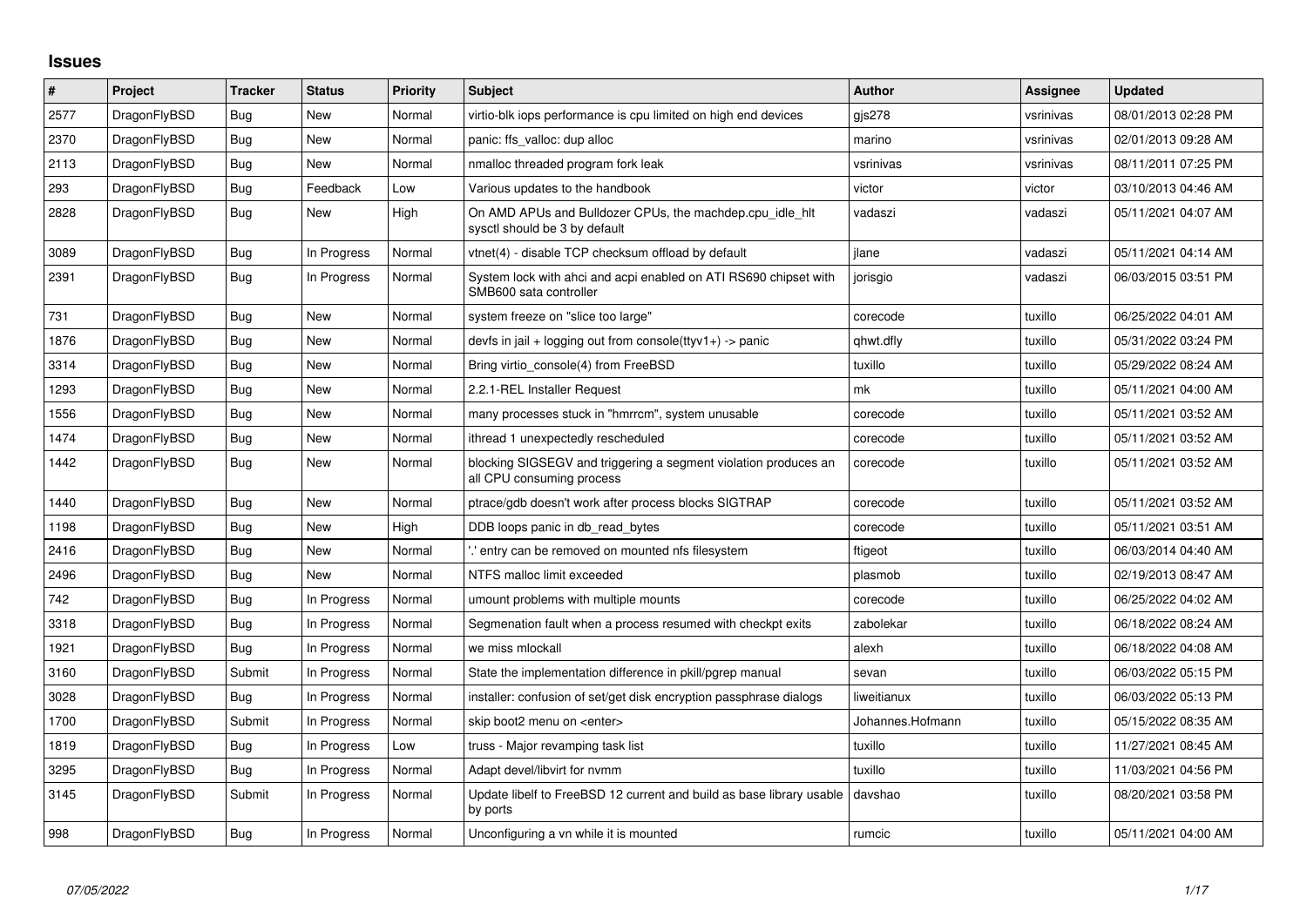| $\sharp$ | Project      | <b>Tracker</b> | <b>Status</b> | <b>Priority</b> | <b>Subject</b>                                                                             | Author         | <b>Assignee</b> | <b>Updated</b>      |
|----------|--------------|----------------|---------------|-----------------|--------------------------------------------------------------------------------------------|----------------|-----------------|---------------------|
| 1584     | DragonFlyBSD | Bug            | In Progress   | Normal          | can't use ssh from jail: debug1: read_passphrase: can't open<br>/dev/tty: Device busy      | corecode       | tuxillo         | 05/11/2021 03:53 AM |
| 1583     | DragonFlyBSD | Bug            | In Progress   | Normal          | panic: assertion: cursor->trans->sync_lock_refs > 0 in<br>hammer_recover_cursor            | corecode       | tuxillo         | 05/11/2021 03:53 AM |
| 1547     | DragonFlyBSD | Bug            | In Progress   | Normal          | disklabel64 automatic sizing                                                               | corecode       | tuxillo         | 05/11/2021 03:52 AM |
| 1528     | DragonFlyBSD | Bug            | In Progress   | Normal          | ktrace does not show proper return values for pipe(2)                                      | corecode       | tuxillo         | 05/11/2021 03:52 AM |
| 1475     | DragonFlyBSD | Bug            | In Progress   | Normal          | kernel blocks with low memory and syscons setting a high res mode<br>/ scrollback          | corecode       | tuxillo         | 05/11/2021 03:52 AM |
| 1469     | DragonFlyBSD | Bug            | In Progress   | Normal          | Hammer history security concern                                                            | corecode       | tuxillo         | 05/11/2021 03:52 AM |
| 1030     | DragonFlyBSD | <b>Bug</b>     | In Progress   | Normal          | msdosfs umount panic                                                                       | corecode       | tuxillo         | 05/11/2021 03:51 AM |
| 781      | DragonFlyBSD | <b>Bug</b>     | In Progress   | Normal          | fdisk uses wrong geometry on usb flash drives                                              | corecode       | tuxillo         | 05/11/2021 03:50 AM |
| 2358     | DragonFlyBSD | Bug            | In Progress   | Normal          | DFBSD v3.0.2.32.g928ca - panic: hammer: insufficient undo FIFO<br>space!                   | tuxillo        | tuxillo         | 05/10/2021 02:50 AM |
| 1390     | DragonFlyBSD | Bug            | In Progress   | Normal          | Use id_t type for {get,set}priority()                                                      | Anonymous      | tuxillo         | 07/05/2019 02:18 AM |
| 1397     | DragonFlyBSD | Bug            | Feedback      | Normal          | jobs -I output inconsistency when called from script                                       | Anonymous      | tuxillo         | 05/15/2022 05:07 AM |
| 2721     | DragonFlyBSD | Submit         | Feedback      | Low             | Some few zalloc calls to objcache ones replacements                                        | dclink         | tuxillo         | 05/11/2021 04:08 AM |
| 2717     | DragonFlyBSD | Submit         | Feedback      | Normal          | Out of range numeric handling                                                              | dclink         | tuxillo         | 05/11/2021 04:08 AM |
| 1428     | DragonFlyBSD | Bug            | Feedback      | Low             | POSIX.1e implementation is too old                                                         | hasso          | tuxillo         | 05/11/2021 04:00 AM |
| 1587     | DragonFlyBSD | <b>Bug</b>     | Feedback      | Normal          | can't gdb across fork                                                                      | corecode       | tuxillo         | 05/11/2021 03:54 AM |
| 1287     | DragonFlyBSD | Bug            | Feedback      | Normal          | altg configuration doesn't work                                                            | corecode       | tuxillo         | 05/11/2021 03:51 AM |
| 911      | DragonFlyBSD | <b>Bug</b>     | Feedback      | Normal          | kidload/kernel linker can exceed malloc reserve and panic system                           | corecode       | tuxillo         | 05/11/2021 03:51 AM |
| 901      | DragonFlyBSD | Bug            | Feedback      | Normal          | route show needs to get data from all cpus                                                 | corecode       | tuxillo         | 05/11/2021 03:50 AM |
| 847      | DragonFlyBSD | <b>Bug</b>     | Feedback      | Normal          | processes getting stuck on mount point                                                     | corecode       | tuxillo         | 05/11/2021 03:50 AM |
| 2438     | DragonFlyBSD | Submit         | Feedback      | Normal          | <b>TRIM</b> fixes                                                                          | Anonymous      | tuxillo         | 05/11/2021 03:45 AM |
| 3205     | DragonFlyBSD | <b>Bug</b>     | Feedback      | High            | Go compiler net test failing                                                               | t_dfbsd        | tuxillo         | 05/10/2021 02:45 AM |
| 1579     | DragonFlyBSD | <b>Bug</b>     | Feedback      | Normal          | dfly 2.4.1 does not like HP DL360G4p and Smart Array 6400 with<br>MSA20                    | tomaz.borstnar | tuxillo         | 06/02/2014 02:44 PM |
| 2585     | DragonFlyBSD | <b>Bug</b>     | New           | Normal          | Dfly 3.4.3 on ESXi 5.1, HP Smart Array P410 passthrough<br>recognised, but not functioning | yggdrasil      | swildner        | 05/09/2022 08:14 AM |
| 1714     | DragonFlyBSD | <b>Bug</b>     | <b>New</b>    | Low             | hwpmc                                                                                      | alexh          | swildner        | 08/18/2012 02:03 PM |
| 341      | DragonFlyBSD | Bug            | New           | Normal          | Vinum erroneously repors devices as busy                                                   | corecode       | swildner        | 01/21/2012 04:50 AM |
| 2265     | DragonFlyBSD | <b>Bug</b>     | New           | Normal          | mbsrtowcs does not properly handle invalid mbstate_t in ps                                 | c.turner1      | swildner        | 01/10/2012 07:56 PM |
| 2252     | DragonFlyBSD | <b>Bug</b>     | New           | Low             | snd_hda not useable if loaded via /boot/loader.conf                                        | xbit           | swildner        | 12/14/2011 12:23 AM |
| 1769     | DragonFlyBSD | Bug            | New           | Normal          | panic: assertion: _tp->tt_msg->tt_cpuid == mycpuid in<br>tcp_callout_active                | pavalos        | sjg             | 05/15/2022 11:07 AM |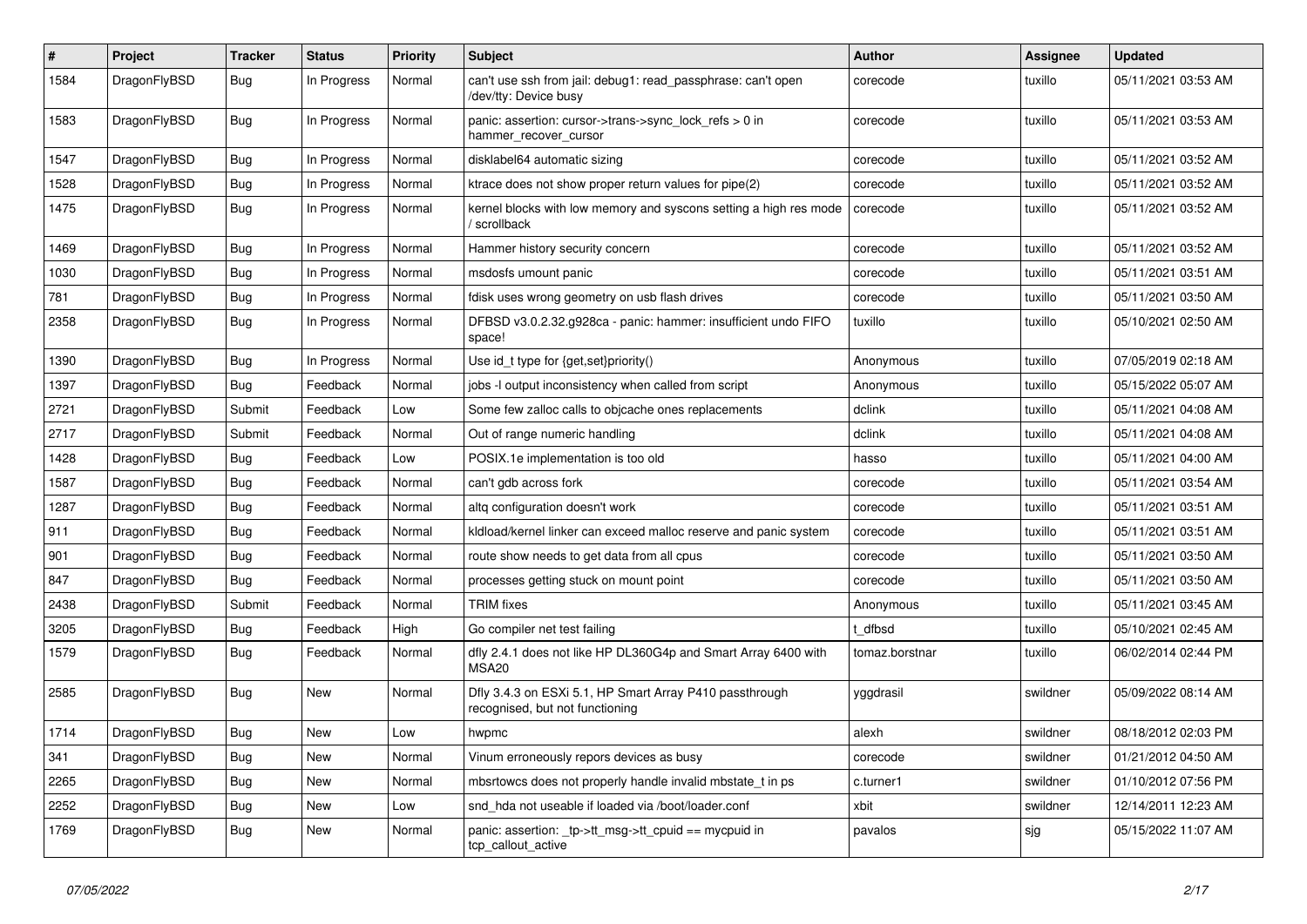| #    | Project      | <b>Tracker</b> | <b>Status</b> | <b>Priority</b> | <b>Subject</b>                                                                                                                                           | <b>Author</b> | Assignee  | <b>Updated</b>      |
|------|--------------|----------------|---------------|-----------------|----------------------------------------------------------------------------------------------------------------------------------------------------------|---------------|-----------|---------------------|
| 1532 | DragonFlyBSD | Bug            | <b>New</b>    | Low             | jemalloc doesn't work on DragonFly                                                                                                                       | hasso         | sjg       | 08/02/2011 01:14 AM |
| 1302 | DragonFlyBSD | <b>Bug</b>     | In Progress   | Normal          | Checkpoint regression?                                                                                                                                   | sjg           | sjg       | 07/10/2013 05:22 PM |
| 2825 | DragonFlyBSD | <b>Bug</b>     | <b>New</b>    | High            | 3x dhclient = hanging system (objcache exhausted)                                                                                                        | jaccovonb     | sepherosa | 05/11/2021 03:55 AM |
| 168  | DragonFlyBSD | Bug            | In Progress   | Normal          | Livelocked limit engaged while trying to setup IPW wireless                                                                                              | mschacht      | sepherosa | 05/11/2021 04:05 AM |
| 2822 | DragonFlyBSD | Bug            | <b>New</b>    | Normal          | USB 3.0 stick throws "reading primary partition table: error<br>accessing offset 000[] for 152" error, while the stick works on any<br>other OS I tested | revuwa        | profmakx  | 06/29/2015 05:56 AM |
| 600  | DragonFlyBSD | <b>Bug</b>     | <b>New</b>    | Low             | /sys/libkern/karc4random                                                                                                                                 | robin carey5  | profmakx  | 01/19/2015 03:07 AM |
| 2746 | DragonFlyBSD | Bug            | New           | Normal          | some fraction of xterms started from the xmonad window manager<br>get killed with SIGALRM                                                                | isenmann      | profmakx  | 12/28/2014 02:51 AM |
| 679  | DragonFlyBSD | <b>Bug</b>     | <b>New</b>    | Low             | Netgraph backward compatibility for old *LEN constants                                                                                                   | nant          | nant      | 02/18/2014 05:45 AM |
| 2549 | DragonFlyBSD | Bug            | In Progress   | Normal          | netgraph7: Kernel page fault.                                                                                                                            | russiane39    | nant      | 05/10/2013 11:20 PM |
| 1969 | DragonFlyBSD | <b>Bug</b>     | <b>New</b>    | Normal          | pf-related network problem                                                                                                                               | pavalos       | lentferj  | 02/01/2011 06:57 PM |
| 385  | DragonFlyBSD | Bug            | Feedback      | Low             | Mail archive address removal                                                                                                                             | justin        | justin    | 03/09/2013 11:24 AM |
| 1964 | DragonFlyBSD | Bug            | <b>New</b>    | Normal          | iwn (panic assertion : wlan_assert_serialized)                                                                                                           | sjmm.ptr      | josepht   | 02/01/2011 12:57 PM |
| 1946 | DragonFlyBSD | <b>Bug</b>     | New           | Normal          | ieee80211 panic                                                                                                                                          | pavalos       | josepht   | 01/27/2011 06:00 PM |
| 2870 | DragonFlyBSD | Bug            | <b>New</b>    | High            | Broken text and icons when glamor acceleration is used                                                                                                   | 375gnu        | ftigeot   | 01/31/2016 12:13 AM |
| 3031 | DragonFlyBSD | Submit         | In Progress   | Normal          | Update drm/radeon to Linux 4.7.10 as much as possible                                                                                                    | davshao       | ftigeot   | 08/19/2021 12:33 PM |
| 1593 | DragonFlyBSD | Bug            | Feedback      | Normal          | panic: assertion: $ccb = ap > ap$ err $ccb$ in ahci put err $ccb$                                                                                        | ftigeot       | ftigeot   | 05/15/2022 05:09 AM |
| 3154 | DragonFlyBSD | Submit         | <b>New</b>    | Normal          | Update serial handling in bootloader                                                                                                                     | ddegroot      | dillon    | 11/06/2018 11:21 PM |
| 2092 | DragonFlyBSD | Bug            | New           | Normal          | Panic: Bad link elm 0x next->prev != elm                                                                                                                 | masterblaster | dillon    | 12/04/2011 12:49 PM |
| 2819 | DragonFlyBSD | <b>Bug</b>     | In Progress   | Normal          | Random micro system freezes after a week of uptime                                                                                                       | ftigeot       | dillon    | 08/16/2015 08:46 PM |
| 1831 | DragonFlyBSD | <b>Bug</b>     | Feedback      | High            | HAMMER "malloc limit exceeded" panic                                                                                                                     | eocallaghan   | dillon    | 06/04/2022 04:38 AM |
| 1411 | DragonFlyBSD | <b>Bug</b>     | Feedback      | Normal          | Burning doesn't work with ahci(4)                                                                                                                        | hasso         | dillon    | 05/11/2021 04:00 AM |
| 2037 | DragonFlyBSD | <b>Bug</b>     | Feedback      | Normal          | Panic Bad link elm while building packages                                                                                                               | ftigeot       | dillon    | 04/21/2011 07:20 AM |
| 1127 | DragonFlyBSD | Bug            | Feedback      | Low             | cdrom drive not detected                                                                                                                                 | tgr           | corecode  | 01/15/2015 08:55 AM |
| 1538 | DragonFlyBSD | <b>Bug</b>     | <b>New</b>    | Low             | mountroot should probe file systems                                                                                                                      | corecode      | alexh     | 11/24/2010 06:35 PM |
| 1430 | DragonFlyBSD | <b>Bug</b>     | <b>New</b>    | Normal          | Buggy w(1)?                                                                                                                                              | hasso         | alexh     | 11/24/2010 08:09 AM |
| 2353 | DragonFlyBSD | <b>Bug</b>     | In Progress   | Normal          | panic: assertion "gd->gd_spinlocks_wr == 0" failed in<br>bsd4_schedulerclock                                                                             | jaydg         | alexh     | 11/28/2012 01:57 AM |
| 2100 | DragonFlyBSD | <b>Bug</b>     | Feedback      | Normal          | devfs related panic                                                                                                                                      | sepherosa     | alexh     | 07/10/2011 02:29 PM |
| 3319 | DragonFlyBSD | <b>Bug</b>     | New           | Normal          | setproctitle() calls can change effect of later setproctitle() calls                                                                                     | tonyc         |           | 06/29/2022 06:10 PM |
| 3316 | DragonFlyBSD | <b>Bug</b>     | New           | Normal          | hammer2 dirent create() allows creating >1 dirents with the same<br>name                                                                                 | tkusumi       |           | 06/05/2022 12:35 PM |
| 2509 | DragonFlyBSD | <b>Bug</b>     | New           | Normal          | Redefinition of DIRBLKSIZ in restore(8)                                                                                                                  | swildner      |           | 06/04/2022 04:40 AM |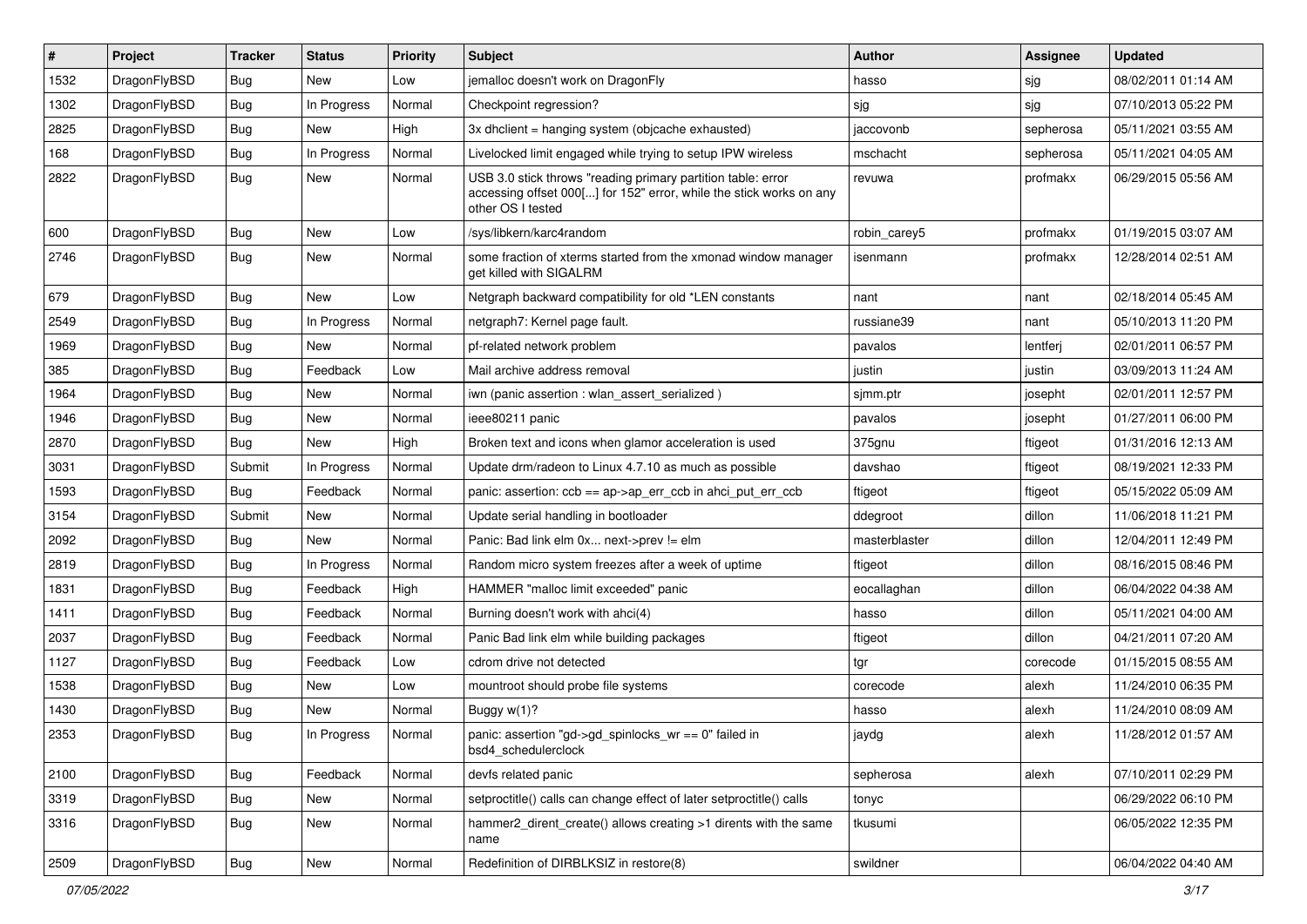| #    | Project      | <b>Tracker</b> | <b>Status</b> | <b>Priority</b> | Subject                                                                                                   | Author          | Assignee | <b>Updated</b>      |
|------|--------------|----------------|---------------|-----------------|-----------------------------------------------------------------------------------------------------------|-----------------|----------|---------------------|
| 3313 | DragonFlyBSD | Bug            | <b>New</b>    | Normal          | Can't boot from my live USB at all. The kernel loading process<br>hangs.                                  | rempas          |          | 06/03/2022 12:16 AM |
| 2498 | DragonFlyBSD | Bug            | <b>New</b>    | Normal          | DFBSD v3.2.2-RELEASE - LIST_FIRST(&bp->b_dep) == NULL"<br>failed in vfs vmio release                      | tuxillo         |          | 05/31/2022 04:09 PM |
| 2495 | DragonFlyBSD | Bug            | <b>New</b>    | High            | DFBSD v3.3.0.960.g553fe7 - ocnt != 0" failed in<br>prop object release                                    | tuxillo         |          | 05/31/2022 04:08 PM |
| 2122 | DragonFlyBSD | Submit         | <b>New</b>    | Normal          | [Review] Fixes to the VFS layer                                                                           | ftigeot         |          | 05/31/2022 03:25 PM |
| 2042 | DragonFlyBSD | Bug            | New           | Normal          | kernel panic, when run boot0cfg                                                                           | sepherosa       |          | 05/31/2022 03:01 PM |
| 1975 | DragonFlyBSD | Bug            | New           | Normal          | Applications seg fault in select() and poll()                                                             | rumcic          |          | 05/31/2022 02:58 PM |
| 1982 | DragonFlyBSD | Bug            | <b>New</b>    | Low             | There is no linuxulator on x86-64                                                                         | herrgard        |          | 05/31/2022 02:25 PM |
| 1942 | DragonFlyBSD | <b>Bug</b>     | New           | Normal          | locking against myself in getcacheblk()?                                                                  | qhwt.dfly       |          | 05/31/2022 02:15 PM |
| 1899 | DragonFlyBSD | Bug            | New           | Normal          | Keyboard doesn't work                                                                                     | fransm          |          | 05/15/2022 03:32 PM |
| 3312 | DragonFlyBSD | Submit         | New           | Normal          | hammer2: redundant chain modify after chain creation                                                      | tkusumi         |          | 05/15/2022 01:35 PM |
| 1877 | DragonFlyBSD | <b>Bug</b>     | New           | Normal          | Freeze during 1st hammer cleanup after new install                                                        | elekktretterr   |          | 05/15/2022 11:43 AM |
| 1818 | DragonFlyBSD | Bug            | New           | Normal          | panic: Bad tailq NEXT (kqueue issue ?)                                                                    | ftigeot         |          | 05/15/2022 11:40 AM |
| 1836 | DragonFlyBSD | <b>Bug</b>     | New           | Normal          | Incorrect TCP checksum show up in tcpdump                                                                 | robgar1         |          | 05/15/2022 11:22 AM |
| 1826 | DragonFlyBSD | Bug            | New           | Normal          | panic during boot: assertion so->so_port  in tcp_input                                                    | ftigeot         |          | 05/15/2022 11:05 AM |
| 1774 | DragonFlyBSD | <b>Bug</b>     | New           | Normal          | New IP header cleanup branch available for testing                                                        | dillon          |          | 05/15/2022 10:59 AM |
| 3029 | DragonFlyBSD | <b>Bug</b>     | New           | Normal          | Running DflyBSD 4.8 on FreeBSD bhyve as a guest                                                           | iron            |          | 05/13/2022 04:33 AM |
| 3311 | DragonFlyBSD | Bug            | <b>New</b>    | Low             | TrueCrypt support may cause kernel crash                                                                  | arcade@b1t.name |          | 04/29/2022 06:19 AM |
| 3300 | DragonFlyBSD | <b>Bug</b>     | New           | Normal          | Running Xvnc from TigerVNC package through the INETD daemon<br>in TCP WAIT mode fails hard                | adrian          |          | 01/08/2022 04:25 AM |
| 3301 | DragonFlyBSD | <b>Bug</b>     | <b>New</b>    | Normal          | Gkrellm from the packages is not showing logged in users in main<br>window, logged in users always $== 0$ | adrian          |          | 01/08/2022 04:24 AM |
| 1947 | DragonFlyBSD | <b>Bug</b>     | <b>New</b>    | Low             | GA-880GM-UD2H (rev. 1.3) AHCI fails to detect disks at the end of<br>the RAID controller                  | eocallaghan     |          | 11/27/2021 08:46 AM |
| 1559 | DragonFlyBSD | <b>Bug</b>     | <b>New</b>    | Normal          | kernel trap                                                                                               | phma            |          | 11/27/2021 08:43 AM |
| 3302 | DragonFlyBSD | Bug            | New           | Normal          | Will not boot on System76 Lemur Pro (lemp10)                                                              | piecuch         |          | 11/03/2021 10:21 AM |
| 3298 | DragonFlyBSD | Bug            | New           | Normal          | Running "w" and having logged in via XDM through VNC, "w" prints<br>an extra error message                | piecuch         |          | 10/25/2021 09:16 AM |
| 3201 | DragonFlyBSD | Submit         | <b>New</b>    | Normal          | Fixes make search display                                                                                 | htse            |          | 08/20/2021 04:02 PM |
| 3189 | DragonFlyBSD | <b>Bug</b>     | New           | Normal          | Allow DragonFly Mail Agent to accept an alternate config via<br>command line switch                       | iang            |          | 08/16/2021 12:42 AM |
| 3278 | DragonFlyBSD | <b>Bug</b>     | New           | Normal          | Second screen image is distorted                                                                          | arcade@b1t.name |          | 07/10/2021 03:36 AM |
| 3276 | DragonFlyBSD | Submit         | New           | Normal          | Add option controlling whether gpt expand expands the last partition<br>(needs testing)                   | falsifian       |          | 07/10/2021 03:35 AM |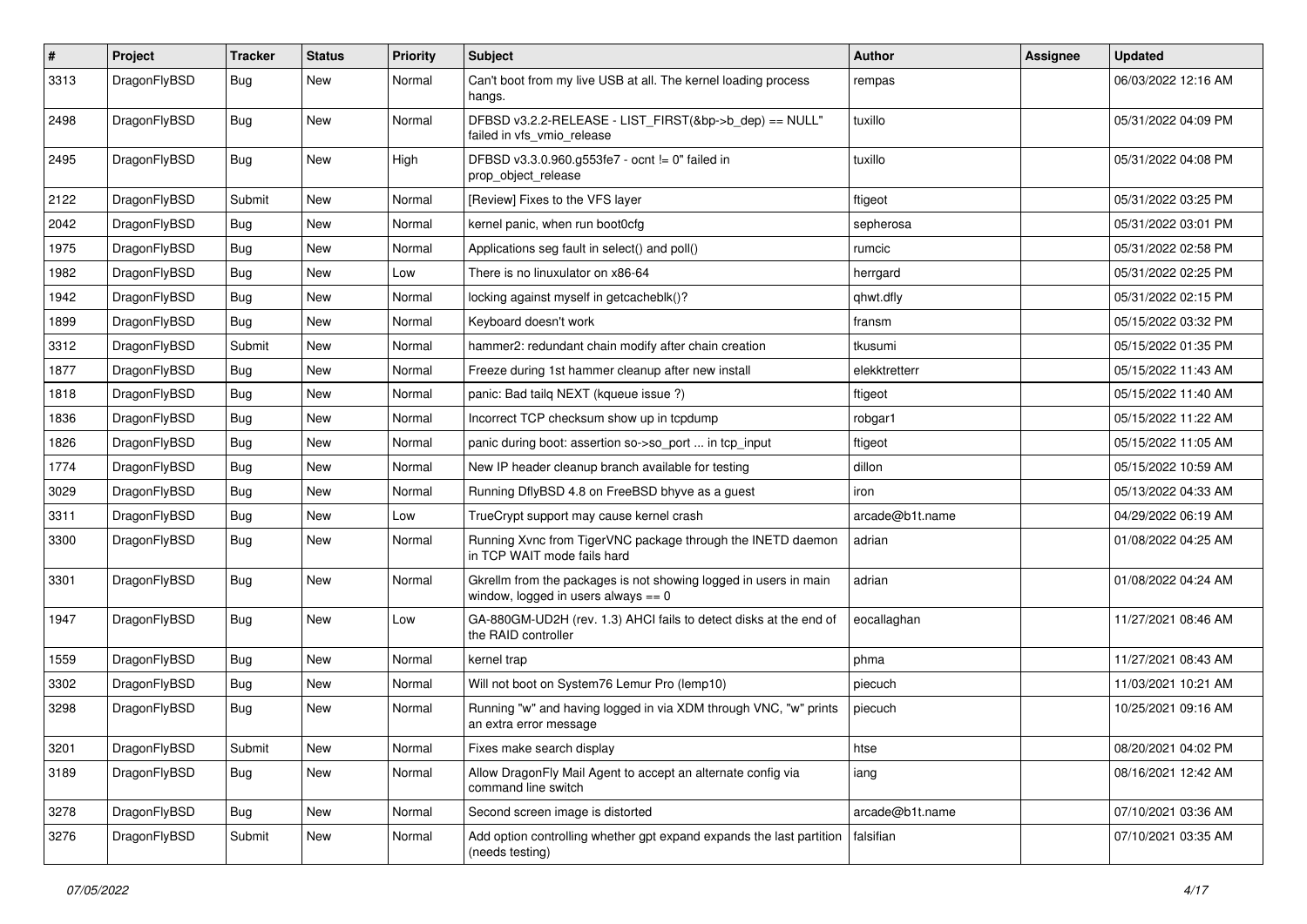| $\vert$ # | Project      | <b>Tracker</b> | <b>Status</b> | <b>Priority</b> | Subject                                                                                                              | Author      | Assignee | <b>Updated</b>      |
|-----------|--------------|----------------|---------------|-----------------|----------------------------------------------------------------------------------------------------------------------|-------------|----------|---------------------|
| 3280      | DragonFlyBSD | <b>Bug</b>     | New           | Normal          | KMS console and i915(4) not working in 6.0                                                                           | cmusser     |          | 07/10/2021 03:35 AM |
| 3282      | DragonFlyBSD | <b>Bug</b>     | New           | Normal          | unexpected errno value from fopen()                                                                                  | bhaible     |          | 07/10/2021 03:34 AM |
| 3283      | DragonFlyBSD | <b>Bug</b>     | New           | Normal          | mknodat() cannot create FIFOs                                                                                        | bhaible     |          | 07/10/2021 03:34 AM |
| 3284      | DragonFlyBSD | <b>Bug</b>     | New           | Normal          | Wrong towlower() result for U+038A                                                                                   | bhaible     |          | 07/10/2021 03:34 AM |
| 3281      | DragonFlyBSD | <b>Bug</b>     | <b>New</b>    | Normal          | Crash after leaving unattended for a while                                                                           | bhaible     |          | 07/10/2021 03:32 AM |
| 2806      | DragonFlyBSD | <b>Bug</b>     | <b>New</b>    | Normal          | failed to configure a link-local address on ath $0$ (errno = 22)                                                     | Chingyuan   |          | 05/25/2021 01:00 AM |
| 2917      | DragonFlyBSD | <b>Bug</b>     | New           | Normal          | da8: reading primary partition table: error accessing offset<br>000000000000 for 512                                 | liweitianux |          | 05/11/2021 08:43 PM |
| 3101      | DragonFlyBSD | <b>Bug</b>     | <b>New</b>    | Low             | PFI CGI install not working in dragonflybsd 5.0.1 USB install                                                        | bnegre82    |          | 05/11/2021 04:14 AM |
| 2921      | DragonFlyBSD | Submit         | <b>New</b>    | Normal          | Allow moused to accept userland mouse events                                                                         | tautolog    |          | 05/11/2021 04:08 AM |
| 1192      | DragonFlyBSD | Submit         | New           | Normal          | KKASSERTs in sys/kern/uipc_{msg,socket}.c are too strict                                                             | rumcic      |          | 05/11/2021 04:07 AM |
| 2852      | DragonFlyBSD | Bug            | New           | Normal          | Hammer File System - hangs on undo during system boot / mount -<br>will not recover on DragonFlyBSD newer than 3.6.0 | abale       |          | 05/11/2021 04:07 AM |
| 2675      | DragonFlyBSD | <b>Bug</b>     | New           | Low             | Ultimate N WiFi Link 5300 get iwn_intr: fatal firmware error on 5GHz                                                 | revuwa      |          | 05/11/2021 04:07 AM |
| 1313      | DragonFlyBSD | <b>Bug</b>     | New           | Low             | Signal code in kernel needs major overhaul (signal queues,<br>si_code, si_addr)                                      | hasso       |          | 05/11/2021 04:00 AM |
| 2808      | DragonFlyBSD | <b>Bug</b>     | <b>New</b>    | Normal          | X freeze by switching between X and VT - results in black screen                                                     | lukesky333  |          | 05/11/2021 03:55 AM |
| 2736      | DragonFlyBSD | <b>Bug</b>     | <b>New</b>    | High            | kernel panics on acpi timer probe function                                                                           | cnb         |          | 05/11/2021 03:55 AM |
| 2735      | DragonFlyBSD | <b>Bug</b>     | New           | Urgent          | iwn panics SYSSASSERT                                                                                                | cnb         |          | 05/11/2021 03:55 AM |
| 2067      | DragonFlyBSD | <b>Bug</b>     | <b>New</b>    | Normal          | sound/pcm: "play interrupt timeout, channel dead"                                                                    | matthiasr   |          | 05/11/2021 03:55 AM |
| 2708      | DragonFlyBSD | <b>Bug</b>     | New           | Normal          | unable to send TCP nor UDP on age(4) interface                                                                       | dermiste    |          | 05/11/2021 03:54 AM |
| 2647      | DragonFlyBSD | <b>Bug</b>     | New           | Normal          | HAMMER panic on 3.6.0                                                                                                | tuxillo     |          | 05/11/2021 03:54 AM |
| 2641      | DragonFlyBSD | <b>Bug</b>     | <b>New</b>    | Normal          | Panic when loading natapci as module                                                                                 | tuxillo     |          | 05/11/2021 03:54 AM |
| 2630      | DragonFlyBSD | <b>Bug</b>     | New           | Normal          | Bring in latest iconv fixes from FreeBSD10 as well as csmapper<br>updates                                            | tuxillo     |          | 05/11/2021 03:54 AM |
| 2544      | DragonFlyBSD | <b>Bug</b>     | New           | Normal          | live DVD system boot (menu option 1) caused db> prompt on<br>PE1950                                                  | estrabd     |          | 05/11/2021 03:54 AM |
| 1594      | DragonFlyBSD | <b>Bug</b>     | <b>New</b>    | Normal          | Kernel panic during boot from Live CD on Dell E6400                                                                  | bodie       |          | 05/11/2021 03:54 AM |
| 3266      | DragonFlyBSD | <b>Bug</b>     | New           | High            | Filesystems broken due to "KKASSERT(count &<br>TOK_COUNTMASK);"                                                      | tkusumi     |          | 03/15/2021 01:21 PM |
| 3228      | DragonFlyBSD | Bug            | New           | Low             | pfi_kif_unref: state refcount <= 0 in dmesg                                                                          | justin      |          | 03/05/2021 06:39 AM |
| 3041      | DragonFlyBSD | Submit         | New           | Normal          | firmware: Remove embedding of multiple images in one module.                                                         | Anonymous   |          | 12/25/2020 02:15 AM |
| 3252      | DragonFlyBSD | <b>Bug</b>     | New           | Normal          | tcsetattr/tcgetattr set errno incorrectly on non-TTY                                                                 | tonyc       |          | 10/26/2020 09:34 PM |
| 3249      | DragonFlyBSD | <b>Bug</b>     | <b>New</b>    | Normal          | HAMMER2 fsync(2) not working properly                                                                                | tkusumi     |          | 09/21/2020 07:07 AM |
| 3247      | DragonFlyBSD | <b>Bug</b>     | New           | Normal          | Kernel panic doing nothing much                                                                                      | phma        |          | 09/12/2020 11:40 PM |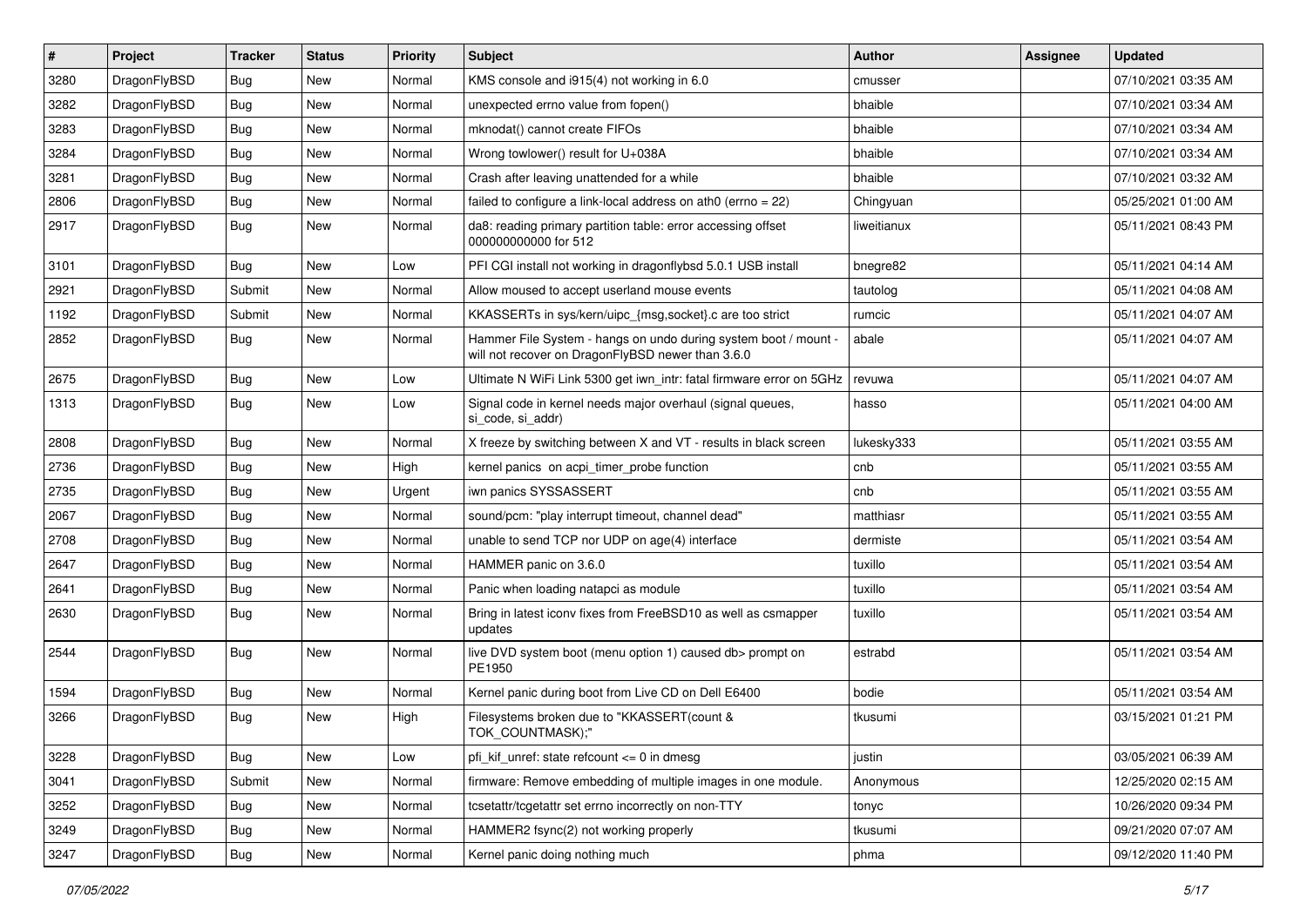| $\sharp$ | Project      | <b>Tracker</b> | <b>Status</b> | <b>Priority</b> | Subject                                                                                                                                                     | Author            | Assignee | <b>Updated</b>      |
|----------|--------------|----------------|---------------|-----------------|-------------------------------------------------------------------------------------------------------------------------------------------------------------|-------------------|----------|---------------------|
| 3243     | DragonFlyBSD | <b>Bug</b>     | New           | Normal          | SMART status not reported properly for SSD disks                                                                                                            | daftaupe          |          | 09/09/2020 11:03 PM |
| 3246     | DragonFlyBSD | <b>Bug</b>     | New           | Normal          | HAMMER2 unable to handle ENOSPC properly                                                                                                                    | tkusumi           |          | 09/04/2020 11:11 AM |
| 2587     | DragonFlyBSD | <b>Bug</b>     | <b>New</b>    | Normal          | SATA DVD writer not detected by DragonFly                                                                                                                   | srussell          |          | 09/04/2020 08:55 AM |
| 3245     | DragonFlyBSD | <b>Bug</b>     | <b>New</b>    | Normal          | panic: free: guard1x fail, i915 load from loader.conf                                                                                                       | polachok          |          | 08/21/2020 10:36 AM |
| 3107     | DragonFlyBSD | Bug            | <b>New</b>    | Low             | ACPI interrupt storm when loading i915 on Lenovo T460                                                                                                       | oyvinht           |          | 07/15/2020 07:01 AM |
| 3170     | DragonFlyBSD | <b>Bug</b>     | <b>New</b>    | Normal          | repeatable nfsd crash                                                                                                                                       | tse               |          | 06/11/2020 05:52 AM |
| 3208     | DragonFlyBSD | Bug            | New           | Normal          | Crash related to nfsd                                                                                                                                       | tse               |          | 06/11/2020 05:52 AM |
| 3240     | DragonFlyBSD | Bug            | <b>New</b>    | High            | compile error because of openssl with /usr/dports/security/rhash for<br>mysql 8 install                                                                     | <b>UlasSAYGIN</b> |          | 06/04/2020 08:05 AM |
| 3239     | DragonFlyBSD | Bug            | <b>New</b>    | Normal          | unable to SIGKILL glitched emacs                                                                                                                            | piecuch           |          | 05/26/2020 03:30 AM |
| 3238     | DragonFlyBSD | <b>Bug</b>     | <b>New</b>    | Normal          | race conditions when printing from vkernel console                                                                                                          | piecuch           |          | 05/19/2020 02:50 PM |
| 3235     | DragonFlyBSD | Bug            | <b>New</b>    | Normal          | Kernel panic in devfs vnops.c                                                                                                                               | mneumann          |          | 04/28/2020 07:00 AM |
| 3197     | DragonFlyBSD | <b>Bug</b>     | New           | Normal          | DragonFly upgrades                                                                                                                                          | tse               |          | 04/18/2020 04:18 PM |
| 3226     | DragonFlyBSD | Bug            | <b>New</b>    | Normal          | Xorg freezes in vm: thread stuck in "objtrm1"                                                                                                               | peeter            |          | 04/08/2020 02:10 AM |
| 3231     | DragonFlyBSD | Bug            | New           | Normal          | wifi drops on 5.8                                                                                                                                           | tse               |          | 04/06/2020 05:08 AM |
| 3219     | DragonFlyBSD | Bug            | New           | Normal          | x11/xorg port can not be build                                                                                                                              | <b>UlasSAYGIN</b> |          | 03/31/2020 08:57 AM |
| 3227     | DragonFlyBSD | Submit         | New           | Normal          | Add HAMMER2 instructions in the installation medium README                                                                                                  | daftaupe          |          | 03/26/2020 03:34 PM |
| 3225     | DragonFlyBSD | Bug            | <b>New</b>    | Normal          | nfsd freeze when using qemu                                                                                                                                 | tse               |          | 03/17/2020 11:52 AM |
| 3224     | DragonFlyBSD | Bug            | New           | Normal          | Kernel panic when trying to ping6                                                                                                                           | zhtw              |          | 03/08/2020 08:55 AM |
| 3222     | DragonFlyBSD | <b>Bug</b>     | New           | Normal          | gcc - undefined reference to '__atomic_load' (missing libatomic?)                                                                                           | mneumann          |          | 02/08/2020 02:45 AM |
| 3218     | DragonFlyBSD | <b>Bug</b>     | <b>New</b>    | Normal          | Kernel panics are not sent to comconsole when booted over EFI                                                                                               | mqudsi            |          | 12/02/2019 08:52 PM |
| 3217     | DragonFlyBSD | <b>Bug</b>     | <b>New</b>    | Normal          | rescue tools: make install fails if rescue folder doesn't exist                                                                                             | t dfbsd           |          | 11/27/2019 08:16 PM |
| 3215     | DragonFlyBSD | <b>Bug</b>     | <b>New</b>    | Normal          | Hang in tcdrain(3) after write(3)                                                                                                                           | noloader          |          | 11/25/2019 03:08 PM |
| 3209     | DragonFlyBSD | <b>Bug</b>     | New           | Normal          | svc has some minor bugs                                                                                                                                     | arcade@b1t.name   |          | 10/24/2019 09:08 AM |
| 3206     | DragonFlyBSD | Submit         | New           | Normal          | update psm/kbd to FreeBSD 12.0 code                                                                                                                         | htse              |          | 10/05/2019 03:49 PM |
| 3199     | DragonFlyBSD | <b>Bug</b>     | New           | Normal          | PFS label not found panic                                                                                                                                   | tse               |          | 08/21/2019 03:51 AM |
| 3196     | DragonFlyBSD | <b>Bug</b>     | <b>New</b>    | Normal          | test issue after redmine upgrade (2)                                                                                                                        | tuxillo           |          | 07/05/2019 04:33 AM |
| 3194     | DragonFlyBSD | <b>Bug</b>     | <b>New</b>    | High            | Hammer kernel crash on mirror-stream of PFS after upgrade<br>(assertion "cursor->flags &<br>HAMMER_CURSOR_ITERATE_CHECK" failed in<br>hammer_btree_iterate) | Anonymous         |          | 06/29/2019 01:32 PM |
| 3047     | DragonFlyBSD | Bug            | <b>New</b>    | Normal          | HAMMER critical write error                                                                                                                                 | samuel            |          | 06/19/2019 09:50 AM |
| 3124     | DragonFlyBSD | <b>Bug</b>     | New           | High            | DragonFlyBSD 5.0.2 with Hammer2 with UEFI install doesn't boot                                                                                              | wiesl             |          | 06/18/2019 05:07 AM |
| 1850     | DragonFlyBSD | <b>Bug</b>     | New           | Normal          | volume-add on hammer root fs panic                                                                                                                          | Johannes.Hofmann  |          | 04/18/2019 04:27 AM |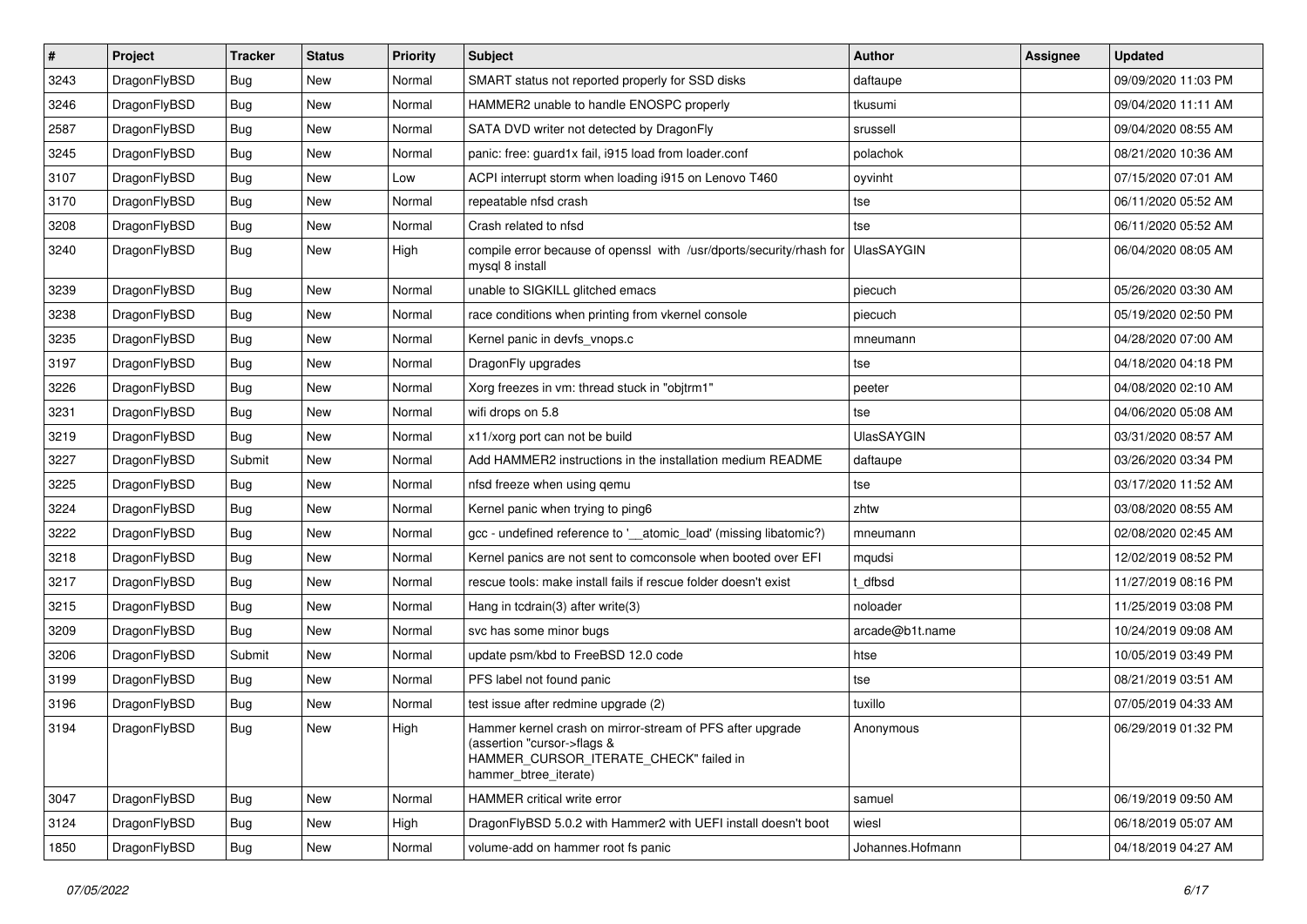| #    | Project      | <b>Tracker</b> | <b>Status</b> | <b>Priority</b> | Subject                                                                                                 | Author                 | Assignee | <b>Updated</b>      |
|------|--------------|----------------|---------------|-----------------|---------------------------------------------------------------------------------------------------------|------------------------|----------|---------------------|
| 3184 | DragonFlyBSD | Bug            | <b>New</b>    | Normal          | tsleep(9) return value when PCATCH specified                                                            | tkusumi                |          | 04/03/2019 06:49 AM |
| 3165 | DragonFlyBSD | Bug            | <b>New</b>    | Normal          | Looping at boot time                                                                                    | gop                    |          | 12/28/2018 01:04 PM |
| 3141 | DragonFlyBSD | <b>Bug</b>     | New           | Normal          | dhclient blocks boot process                                                                            | rowo                   |          | 12/16/2018 11:01 AM |
| 2250 | DragonFlyBSD | Bug            | <b>New</b>    | Normal          | Kernel panic                                                                                            | adamk                  |          | 11/23/2018 01:10 AM |
| 3157 | DragonFlyBSD | <b>Bug</b>     | <b>New</b>    | Normal          | TP-Link UE300 not working in 5.2-RELEASE                                                                | tuxillo                |          | 11/15/2018 02:08 PM |
| 2287 | DragonFlyBSD | Bug            | New           | Normal          | HAMMER(ROOT) Illegal UNDO TAIL signature at<br>300000001967c000                                         | y0n3t4n1               |          | 11/07/2018 01:22 AM |
| 2898 | DragonFlyBSD | Bug            | <b>New</b>    | Normal          | HAMMER panic                                                                                            | pavalos                |          | 11/03/2018 07:05 AM |
| 3147 | DragonFlyBSD | Submit         | <b>New</b>    | Normal          | Enable headless installation                                                                            | ddegroot               |          | 10/09/2018 01:25 PM |
| 3120 | DragonFlyBSD | Bug            | <b>New</b>    | Normal          | Intel AC 8260 firmware does not load                                                                    | Vintodrimmer           |          | 08/28/2018 03:30 AM |
| 3143 | DragonFlyBSD | <b>Bug</b>     | New           | Normal          | assertion "0" failed in hammer2 inode xop chain sync                                                    | cbin                   |          | 07/18/2018 12:50 PM |
| 3142 | DragonFlyBSD | Submit         | <b>New</b>    | Normal          | lib/libdmsg: Unbreak using new API EVP_CIPHER_CTX_new()                                                 | tkusumi                |          | 07/08/2018 04:18 AM |
| 3139 | DragonFlyBSD | <b>Bug</b>     | New           | Normal          | USB Mouse Does Not Work in DragonflyBSD guest on VirtualBox                                             | chiguy1256             |          | 06/24/2018 10:14 PM |
| 3135 | DragonFlyBSD | Submit         | <b>New</b>    | Normal          | Add EVFILT_RECV and EVFILT_SEND                                                                         | tautolog               |          | 05/25/2018 09:59 PM |
| 3134 | DragonFlyBSD | <b>Bug</b>     | <b>New</b>    | Normal          | RFC 3021 (/31 networks) appear to be unsupported                                                        | jailbird               |          | 05/16/2018 11:03 PM |
| 3132 | DragonFlyBSD | Bug            | <b>New</b>    | Low             | unifdef mined                                                                                           | bcallah                |          | 04/26/2018 08:34 PM |
| 3129 | DragonFlyBSD | Bug            | <b>New</b>    | High            | Kernel panic with 5.2.0 on A2SDi-4C-HLN4F                                                               | stateless              |          | 04/24/2018 12:50 AM |
| 3117 | DragonFlyBSD | <b>Bug</b>     | New           | Normal          | Problem with colours if "intel" video-driver used                                                       | dpostolov              |          | 01/07/2018 11:35 PM |
| 3116 | DragonFlyBSD | Bug            | <b>New</b>    | Normal          | da0 detects on very big volume if to _remove_ usb install stick and<br>reboot on Intel NUC5PPYH         | dpostolov              |          | 01/07/2018 09:40 PM |
| 3110 | DragonFlyBSD | Bug            | New           | Normal          | crash with ipfw3 under load                                                                             | bnegre82               |          | 12/09/2017 06:22 AM |
| 3076 | DragonFlyBSD | Bug            | <b>New</b>    | Normal          | sys/dev/netif/ig_hal/e1000_ich8lan.c:1594: sanity checking mixup ?                                      | dcb                    |          | 10/11/2017 01:58 AM |
| 3025 | DragonFlyBSD | <b>Bug</b>     | <b>New</b>    | Normal          | sys/dev/powermng/powernow/powernow.c:284: bad comparison?                                               | dcb                    |          | 09/23/2017 07:45 AM |
| 3052 | DragonFlyBSD | <b>Bug</b>     | New           | Normal          | panic DragonFly v4.8.1-RELEASE by mounting a malformed NTFS<br>image [64.000]                           | open.source@ribose.com |          | 08/14/2017 03:22 AM |
| 3051 | DragonFlyBSD | Bug            | New           | Normal          | panic DragonFly v4.8.1-RELEASE by mounting a malformed NTFS<br>image [12.000]                           | open.source@ribose.com |          | 08/14/2017 03:20 AM |
| 3049 | DragonFlyBSD | Bug            | <b>New</b>    | Normal          | panic DragonFly v4.8.1-RELEASE by mounting a malformed<br>msdosfs image [12.128]                        | open.source@ribose.com |          | 08/14/2017 02:53 AM |
| 3036 | DragonFlyBSD | <b>Bug</b>     | New           | Normal          | panic in icmp_redirect_start() ASSERT_IN_NETISR(0)                                                      | tautolog               |          | 05/11/2017 07:27 PM |
| 3035 | DragonFlyBSD | Bug            | New           | Normal          | panic: assertion "cpu >= 0 && cpu < ncpus" failed in netisr_cpuport<br>at /usr/src/sys/net/netisr2.h:87 | masu                   |          | 05/11/2017 01:24 AM |
| 3024 | DragonFlyBSD | <b>Bug</b>     | New           | Low             | sys/dev/netif/wi/if_wi.c:1090]: (style) Redundant condition                                             | dcb                    |          | 04/11/2017 11:56 AM |
| 3022 | DragonFlyBSD | Bug            | New           | Normal          | sys/dev/netif/ath/ath/if ath.c:2142: strange bitmask?                                                   | dcb                    |          | 04/11/2017 11:49 AM |
| 3018 | DragonFlyBSD | <b>Bug</b>     | New           | Normal          | sys/bus/u4b/wlan/if_run.c:5464]: (style) Redundant condition                                            | dcb                    |          | 04/11/2017 11:26 AM |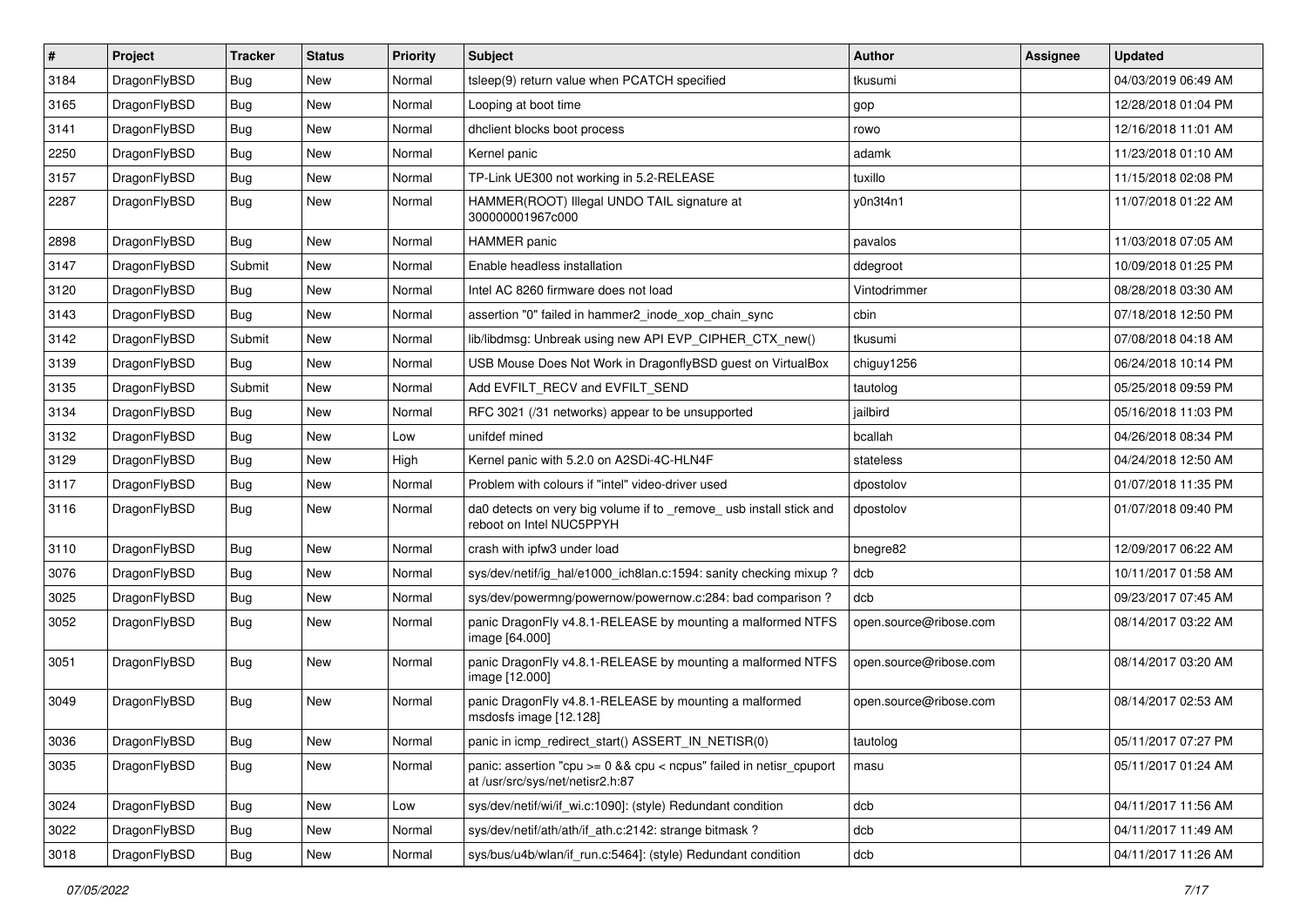| #    | Project      | <b>Tracker</b> | <b>Status</b> | <b>Priority</b> | Subject                                                                                                       | <b>Author</b>    | Assignee | <b>Updated</b>      |
|------|--------------|----------------|---------------|-----------------|---------------------------------------------------------------------------------------------------------------|------------------|----------|---------------------|
| 3006 | DragonFlyBSD | Bug            | <b>New</b>    | Normal          | boot0cfg: panic in kern_udev.c in function _udev_dict_set_cstr when<br>installing in VirtualBox               | MichiGreat       |          | 04/01/2017 02:22 PM |
| 2994 | DragonFlyBSD | <b>Bug</b>     | <b>New</b>    | Normal          | Intermittent boot hangs after git: hammer - HAMMER Version 7                                                  | davshao          |          | 03/30/2017 02:06 PM |
| 2972 | DragonFlyBSD | <b>Bug</b>     | <b>New</b>    | Normal          | ipfw3 "deny to me" does not work correctly                                                                    | mneumann         |          | 12/27/2016 12:11 PM |
| 2970 | DragonFlyBSD | Bug            | <b>New</b>    | Normal          | kernel 4.7: "Is -I" causes panic on UDF filesystem: "bgetvp -<br>overlapping buffer"                          | peeter           |          | 12/21/2016 02:46 AM |
| 2526 | DragonFlyBSD | Bug            | <b>New</b>    | Normal          | hammer cleanup doesn't run on first day of DST                                                                | pavalos          |          | 10/18/2016 05:28 PM |
| 2915 | DragonFlyBSD | <b>Bug</b>     | New           | High            | Hammer mirror-copy problem                                                                                    | : dfbsd          |          | 08/25/2016 05:28 AM |
| 2936 | DragonFlyBSD | <b>Bug</b>     | <b>New</b>    | Normal          | loader.efi crashes while loading kernel                                                                       | spaceille        |          | 08/20/2016 06:17 AM |
| 2933 | DragonFlyBSD | Submit         | <b>New</b>    | Normal          | Remove unix domain socket support from cat(1)                                                                 | sevan            |          | 08/01/2016 08:10 PM |
| 2931 | DragonFlyBSD | Bug            | <b>New</b>    | Low             | 'gdb' of 'vkernel' unable to print backtrace                                                                  | tofergus         |          | 07/26/2016 01:51 PM |
| 2930 | DragonFlyBSD | Bug            | <b>New</b>    | High            | 'objcache' causes panic during 'nfs_readdir'                                                                  | tofergus         |          | 07/26/2016 01:09 PM |
| 2924 | DragonFlyBSD | Bug            | New           | Normal          | cat -v fails to tag characters in extended table with M- prefix with<br>some locales                          | sevan            |          | 07/11/2016 07:18 AM |
| 2878 | DragonFlyBSD | Bug            | <b>New</b>    | Low             | [fix] CCVER problem when using clang and cpu extensions<br>(intrinsics)                                       | arcade@b1t.name  |          | 06/24/2016 04:25 AM |
| 2891 | DragonFlyBSD | Bug            | <b>New</b>    | Normal          | Kernel panic in IEEE802.11 related code                                                                       | shamaz           |          | 05/29/2016 05:49 PM |
| 2890 | DragonFlyBSD | Bug            | <b>New</b>    | Normal          | not able to boot usb installer on Toshiba Chromebook 2                                                        | johnnywhishbone  |          | 02/22/2016 03:42 AM |
| 2892 | DragonFlyBSD | <b>Bug</b>     | New           | Normal          | swap pager:indefinite wait bufferf error                                                                      | Ihmwzy           |          | 02/21/2016 10:32 PM |
| 2887 | DragonFlyBSD | Bug            | <b>New</b>    | Low             | Missing extattr_namespace_to_string and<br>extattr_string_to_namespace functions                              | rubenk           |          | 02/06/2016 05:09 AM |
| 2886 | DragonFlyBSD | Bug            | <b>New</b>    | Normal          | dragonfly mail agent: sending a testmail causes high system load                                              | worf             |          | 02/05/2016 05:53 AM |
| 2882 | DragonFlyBSD | <b>Bug</b>     | <b>New</b>    | Low             | bridge sends packets from individual interfaces                                                               | arcade@b1t.name  |          | 01/09/2016 12:43 PM |
| 2881 | DragonFlyBSD | <b>Bug</b>     | New           | Normal          | Pulseaudio hangs/resets system when starting X11                                                              | mneumann         |          | 01/09/2016 03:08 AM |
| 2877 | DragonFlyBSD | <b>Bug</b>     | <b>New</b>    | Low             | sed fails when working with UTF-8 locale and non-UTF symbols                                                  | arcade@b1t.name  |          | 12/30/2015 11:20 AM |
| 2674 | DragonFlyBSD | Bug            | <b>New</b>    | Normal          | <b>GPT Support</b>                                                                                            | ftigeot          |          | 12/28/2015 02:54 PM |
| 2874 | DragonFlyBSD | <b>Bug</b>     | New           | Normal          | make world DESTDIR=/emptydir fails                                                                            | pascii           |          | 12/25/2015 07:04 AM |
| 2863 | DragonFlyBSD | <b>Bug</b>     | New           | Normal          | HAMMER synch tid is zero                                                                                      | shamaz           |          | 12/12/2015 11:24 PM |
| 2859 | DragonFlyBSD | Bug            | <b>New</b>    | Low             | Installer configuration menu always highlights "Select timezone", no<br>matter which step was last completed. | cgag             |          | 12/02/2015 01:54 PM |
| 2858 | DragonFlyBSD | Bug            | New           | Low             | Installer "Local or UTC" question should have "No" selected by<br>default.                                    | cgag             |          | 12/02/2015 01:18 PM |
| 2857 | DragonFlyBSD | <b>Bug</b>     | New           | Normal          | hammer stalls via bitcoin-qt                                                                                  | tkusumi          |          | 11/30/2015 06:52 AM |
| 2835 | DragonFlyBSD | <b>Bug</b>     | New           | Normal          | /usr/include/c++/5.0/bits/c++locale.h likes<br>POSIX C SOURCE>=200809                                         | davshao          |          | 11/18/2015 03:40 AM |
| 2840 | DragonFlyBSD | Bug            | New           | Normal          | wrong voltage is reported                                                                                     | yellowrabbit2010 |          | 09/11/2015 06:09 PM |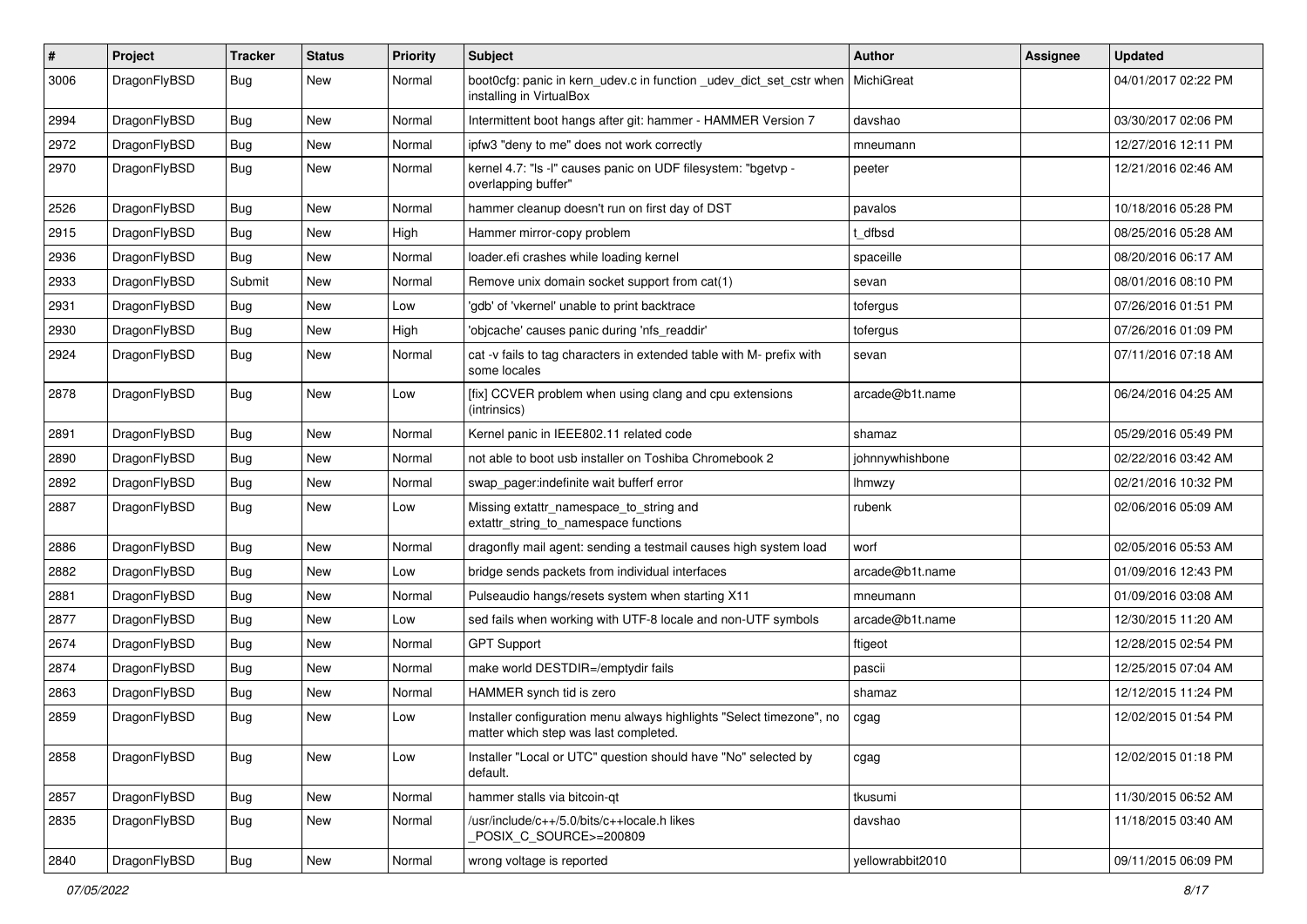| #    | Project      | <b>Tracker</b> | <b>Status</b> | <b>Priority</b> | Subject                                                                                          | <b>Author</b>  | Assignee | <b>Updated</b>      |
|------|--------------|----------------|---------------|-----------------|--------------------------------------------------------------------------------------------------|----------------|----------|---------------------|
| 2820 | DragonFlyBSD | <b>Bug</b>     | New           | Normal          | TP-Link USB Wi-Fi adapter cannot be reattached to the system                                     | shamaz         |          | 05/22/2015 09:45 PM |
| 2816 | DragonFlyBSD | <b>Bug</b>     | <b>New</b>    | Normal          | A multitasking process being debugged can get stuck                                              | phma           |          | 05/19/2015 03:57 AM |
| 2812 | DragonFlyBSD | <b>Bug</b>     | <b>New</b>    | Normal          | Panic on Intel DE3815TYKHE                                                                       | tmorp          |          | 05/14/2015 03:14 PM |
| 2809 | DragonFlyBSD | <b>Bug</b>     | New           | Normal          | hammer mirror-stream                                                                             | masu           |          | 04/10/2015 12:33 AM |
| 2803 | DragonFlyBSD | <b>Bug</b>     | <b>New</b>    | Normal          | HAMMER: Warning: UNDO area too small!                                                            | ftigeot        |          | 03/11/2015 03:42 PM |
| 2802 | DragonFlyBSD | <b>Bug</b>     | New           | Normal          | USB Wifi urtwn0 crash from cd boot                                                               | opvalues       |          | 03/10/2015 01:07 AM |
| 2799 | DragonFlyBSD | <b>Bug</b>     | New           | Normal          | Fatal trap 12 caused by moused(8) -p /dev/cual0                                                  | opvalues       |          | 03/04/2015 11:01 PM |
| 2790 | DragonFlyBSD | Submit         | New           | Low             | filedesc softrefs increment code factoring                                                       | dclink         |          | 02/21/2015 04:00 AM |
| 2788 | DragonFlyBSD | <b>Bug</b>     | New           | Normal          | ioctl GSLICEINFO: Not working for vnode slice                                                    | mneumann       |          | 02/12/2015 07:49 AM |
| 1634 | DragonFlyBSD | <b>Bug</b>     | <b>New</b>    | Normal          | panic: spin_lock: 0xe4ad1320, indefinitive wait!                                                 | elekktretterr  |          | 01/19/2015 03:21 AM |
| 1194 | DragonFlyBSD | <b>Bug</b>     | New           | Normal          | SCSI errors while trying to copy photos from my camera                                           | elekktretterr  |          | 01/14/2015 04:39 PM |
| 2738 | DragonFlyBSD | <b>Bug</b>     | <b>New</b>    | Normal          | Hammer: Strange behavior when trying to recover old version of<br>moved file                     | roland         |          | 11/20/2014 08:02 AM |
| 2712 | DragonFlyBSD | <b>Bug</b>     | New           | Normal          | connect(2) returns EINVAL when retrying after ECONNREFUSED                                       | jorisgio       |          | 08/14/2014 05:31 PM |
| 2688 | DragonFlyBSD | <b>Bug</b>     | New           | Normal          | 67613368bdda7 Fix wrong checks for U4B presence Asrock Z77M<br>difficulty detecting USB keyboard | davshao        |          | 06/28/2014 07:08 PM |
| 2687 | DragonFlyBSD | <b>Bug</b>     | New           | Normal          | natacontrol software RAID in installer                                                           | csmelosky      |          | 06/22/2014 12:03 PM |
| 2680 | DragonFlyBSD | <b>Bug</b>     | <b>New</b>    | Low             | boot0cfg update makes box unbootable                                                             | herrgard       |          | 06/10/2014 06:02 AM |
| 2489 | DragonFlyBSD | Bug            | New           | Normal          | nmalloc doesn't cache VA for allocations > 8KB                                                   | vsrinivas      |          | 06/10/2014 05:51 AM |
| 2490 | DragonFlyBSD | Bug            | New           | Normal          | nmalloc should color addresses to avoid cache bank conflictsw                                    | vsrinivas      |          | 06/10/2014 05:51 AM |
| 2329 | DragonFlyBSD | Bug            | <b>New</b>    | Normal          | ibm x3550 & acpi                                                                                 | ano            |          | 06/03/2014 11:37 AM |
| 2629 | DragonFlyBSD | Bug            | <b>New</b>    | Normal          | Replace gcc44 with llvm34, clang34, and libc++                                                   | tuxillo        |          | 06/02/2014 02:30 PM |
| 2652 | DragonFlyBSD | Bug            | New           | Normal          | 189a0ff3761b47  ix: Implement MSI-X support locks up Lenovo<br>S10 Intel Atom n270               | davshao        |          | 05/14/2014 01:55 AM |
| 1695 | DragonFlyBSD | Bug            | New           | Normal          | NFS-related system breakdown                                                                     | Anonymous      |          | 04/10/2014 12:35 AM |
| 2657 | DragonFlyBSD | Bug            | New           | High            | Needs acl to migrate our servers                                                                 | ferney         |          | 03/31/2014 11:37 AM |
| 2473 | DragonFlyBSD | Bug            | New           | Normal          | Kernel crash when trying to up the wpi0 device (Dfly<br>v3.3.0.758.g47388-DEVELOPMENT)           | tomaz          |          | 02/24/2014 08:50 AM |
| 2619 | DragonFlyBSD | Bug            | New           | Normal          | DragonFly 3.6 can't be installed on a 6TB volume                                                 | ftigeot        |          | 02/23/2014 11:55 PM |
| 2645 | DragonFlyBSD | <b>Bug</b>     | New           | Normal          | panic with dsched fq and ioprio                                                                  | jyoung15       |          | 02/20/2014 07:29 AM |
| 1246 | DragonFlyBSD | <b>Bug</b>     | New           | Normal          | bad resolution (monitor desync) with livedvd                                                     | Przem0l        |          | 02/18/2014 06:29 AM |
| 989  | DragonFlyBSD | <b>Bug</b>     | New           | Normal          | installer/fdisk trouble with wrapped values                                                      | Discodestroyer |          | 02/18/2014 06:27 AM |
| 1185 | DragonFlyBSD | <b>Bug</b>     | New           | High            | need a tool to merge changes into /etc                                                           | wa1ter         |          | 02/18/2014 06:02 AM |
| 1193 | DragonFlyBSD | <b>Bug</b>     | New           | Normal          | kernel doesn't recognize cdrom drive                                                             | nonsolosoft    |          | 01/25/2014 09:11 PM |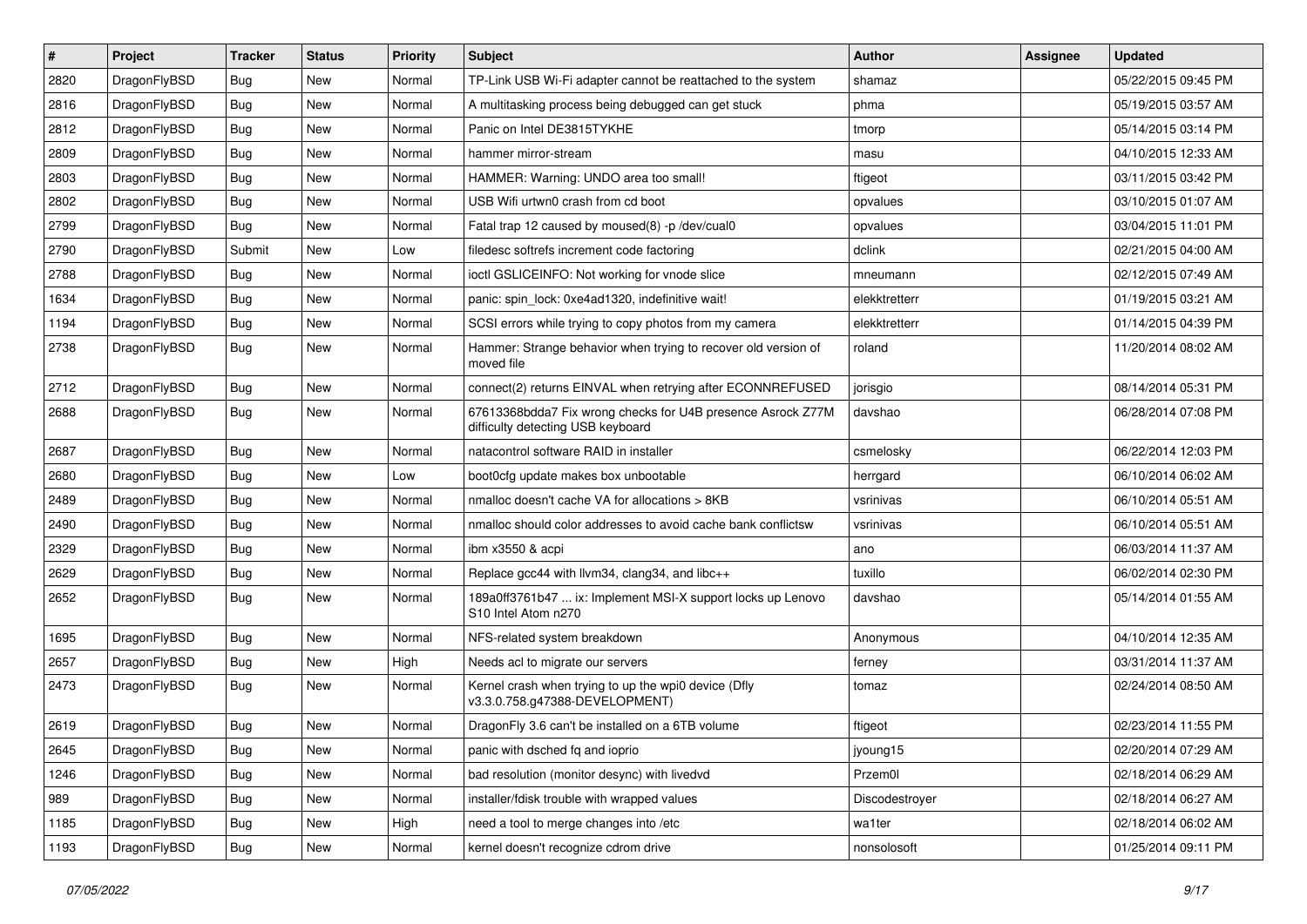| $\sharp$ | Project      | <b>Tracker</b> | <b>Status</b> | <b>Priority</b> | Subject                                                                                                                      | <b>Author</b>     | Assignee | <b>Updated</b>      |
|----------|--------------|----------------|---------------|-----------------|------------------------------------------------------------------------------------------------------------------------------|-------------------|----------|---------------------|
| 2626     | DragonFlyBSD | Bug            | New           | Normal          | iwn driver drops with error: "firmware error 'iwn_intr: fatal firmware<br>error""                                            | rodyaj            |          | 01/09/2014 05:50 AM |
| 2622     | DragonFlyBSD | <b>Bug</b>     | <b>New</b>    | Normal          | VAIO FIT15E fn keys support                                                                                                  | nonsolosoft       |          | 12/31/2013 01:31 AM |
| 2621     | DragonFlyBSD | <b>Bug</b>     | <b>New</b>    | Normal          | core dump using cdrom                                                                                                        | nonsolosoft       |          | 12/27/2013 12:43 AM |
| 2620     | DragonFlyBSD | <b>Bug</b>     | <b>New</b>    | Normal          | moused problem                                                                                                               | FilippoMo         |          | 12/20/2013 10:32 AM |
| 2618     | DragonFlyBSD | <b>Bug</b>     | <b>New</b>    | Normal          | mouse problem on RELEASE-3_6_0                                                                                               | FilippoMo         |          | 12/20/2013 03:26 AM |
| 2611     | DragonFlyBSD | Bug            | <b>New</b>    | Normal          | Change in IP address results in network not working                                                                          | phma              |          | 12/05/2013 07:55 PM |
| 2609     | DragonFlyBSD | Bug            | <b>New</b>    | Normal          | master: panic: assertion<br>"LWKT_TOKEN_HELD_ANY(vm_object_token(object))" failed in<br>swp_pager_lookup                     | thomas.nikolajsen |          | 11/28/2013 11:36 AM |
| 2604     | DragonFlyBSD | <b>Bug</b>     | <b>New</b>    | Normal          | dell laptop does not boot with LATEST                                                                                        | isenmann          |          | 11/20/2013 02:07 AM |
| 2598     | DragonFlyBSD | <b>Bug</b>     | New           | Normal          | i386 via USB Booting                                                                                                         | mbzadegan         |          | 10/21/2013 02:28 AM |
| 2595     | DragonFlyBSD | Bug            | <b>New</b>    | Normal          | DragonFly 3.4.3 crashes on SUN Blade X6250 with Qlogic ISP 2432<br>FC card                                                   | Turvamies         |          | 10/07/2013 11:53 AM |
| 2586     | DragonFlyBSD | Bug            | <b>New</b>    | Normal          | pf: "modulate" state seems problematic                                                                                       | srussell          |          | 09/25/2013 07:36 PM |
| 2569     | DragonFlyBSD | <b>Bug</b>     | <b>New</b>    | Normal          | ctime NFS                                                                                                                    | ferney            |          | 08/11/2013 04:35 AM |
| 2568     | DragonFlyBSD | <b>Bug</b>     | <b>New</b>    | Normal          | <b>AHCI</b> panic                                                                                                            | josepht           |          | 06/07/2013 05:52 PM |
| 2565     | DragonFlyBSD | <b>Bug</b>     | <b>New</b>    | Normal          | "ifconfig ix0 up" panic                                                                                                      | ltpig402a         |          | 06/03/2013 05:46 AM |
| 2557     | DragonFlyBSD | <b>Bug</b>     | <b>New</b>    | Normal          | stock 3.4.1 kernel halts during booting if dm and dm_target_crypt<br>are loaded and RAID controller is present               | phma              |          | 05/12/2013 10:38 PM |
| 2552     | DragonFlyBSD | <b>Bug</b>     | <b>New</b>    | Low             | hammer recovery should indicate progress                                                                                     | phma              |          | 05/03/2013 12:13 AM |
| 2547     | DragonFlyBSD | <b>Bug</b>     | <b>New</b>    | High            | crashed while doing a dry run of pkg rolling-replace                                                                         | phma              |          | 04/18/2013 10:40 PM |
| 2136     | DragonFlyBSD | <b>Bug</b>     | <b>New</b>    | Normal          | socketpair() doesn't free file descriptors on copyout failure                                                                | vsrinivas         |          | 04/05/2013 09:13 AM |
| 2535     | DragonFlyBSD | <b>Bug</b>     | New           | Normal          | Imap processes apparentlt blocked on disk I/O                                                                                | ftigeot           |          | 04/02/2013 09:31 AM |
| 2529     | DragonFlyBSD | <b>Bug</b>     | <b>New</b>    | Low             | Sundance network adapter is not detected and attached                                                                        | kworr             |          | 03/25/2013 02:29 AM |
| 2531     | DragonFlyBSD | <b>Bug</b>     | <b>New</b>    | Normal          | camcontrol fails to disable APM                                                                                              | m.lombardi85      |          | 03/23/2013 12:28 PM |
| 2520     | DragonFlyBSD | <b>Bug</b>     | New           | Normal          | panic: assertion "IS_SERIALIZED((ifp->if_serializer))" failed in<br>if_default_serialize_assert at /usr/src/sys/net/if.c:437 | ano               |          | 03/09/2013 12:14 AM |
| 2493     | DragonFlyBSD | <b>Bug</b>     | <b>New</b>    | Normal          | vidcontrol: invalid video mode name                                                                                          | Svarov            |          | 01/24/2013 09:55 AM |
| 2436     | DragonFlyBSD | Bug            | New           | Normal          | panic: assertion " $lp$ -> $lwp$ gcpu == dd->cpuid" failed in<br>dfly_acquire_curproc                                        | thomas.nikolaisen |          | 01/23/2013 11:07 AM |
| 2453     | DragonFlyBSD | <b>Bug</b>     | New           | Normal          | panic: assertion "gd->gd_spinlocks == $0$ " failed                                                                           | Johannes.Hofmann  |          | 11/12/2012 12:54 PM |
| 2444     | DragonFlyBSD | Bug            | <b>New</b>    | Normal          | Crash during Hammer overnight cleanup                                                                                        | justin            |          | 11/04/2012 07:58 AM |
| 2434     | DragonFlyBSD | <b>Bug</b>     | New           | Normal          | BTX Halted - Boot fails on USB/GUI                                                                                           | lucmv             |          | 10/17/2012 08:12 PM |
| 1525     | DragonFlyBSD | <b>Bug</b>     | New           | Normal          | boehm-gc problems                                                                                                            | hasso             |          | 10/13/2012 07:13 PM |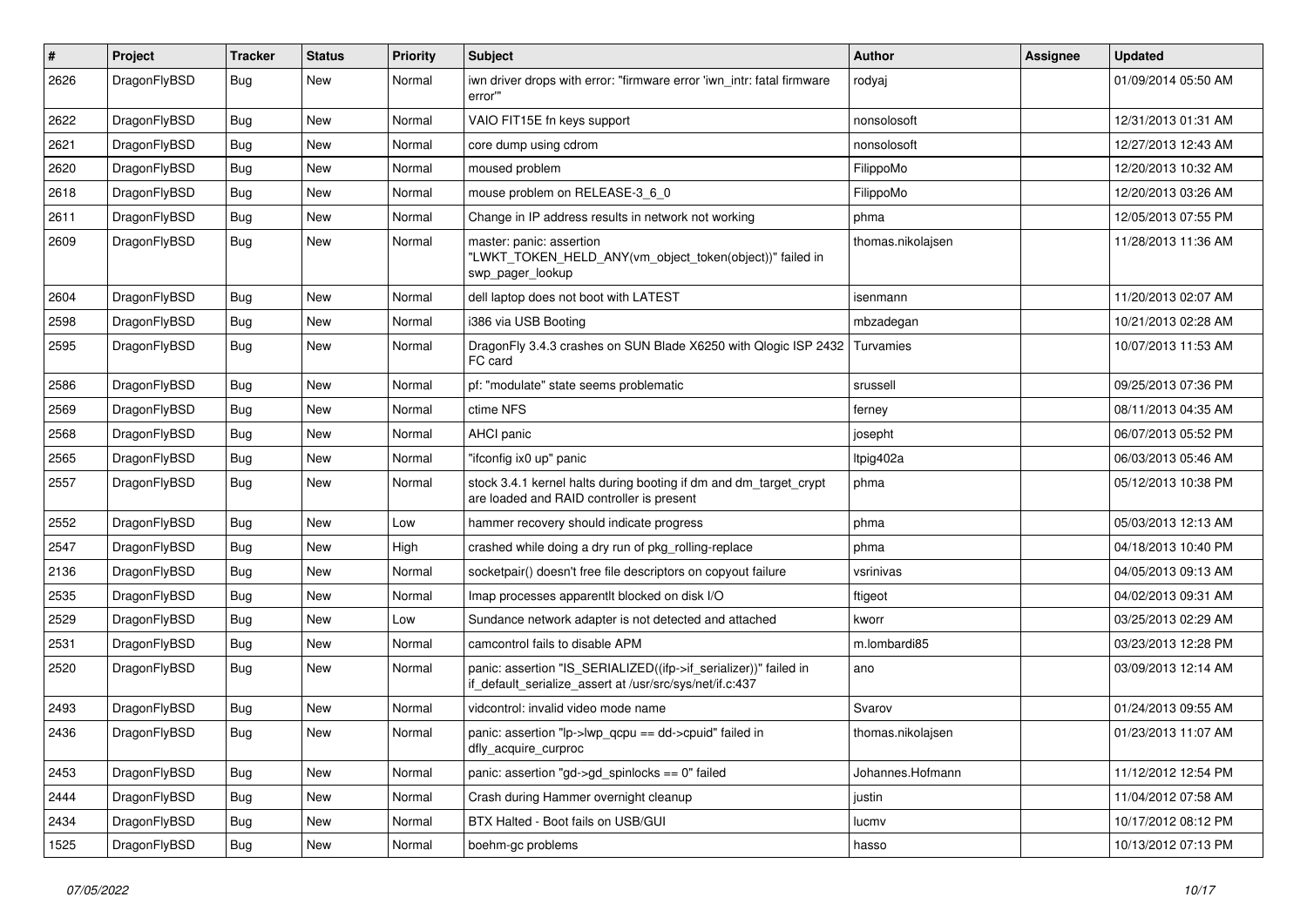| $\sharp$ | Project      | <b>Tracker</b> | <b>Status</b> | <b>Priority</b> | Subject                                                                                                    | <b>Author</b> | Assignee | <b>Updated</b>      |
|----------|--------------|----------------|---------------|-----------------|------------------------------------------------------------------------------------------------------------|---------------|----------|---------------------|
| 2430     | DragonFlyBSD | Bug            | <b>New</b>    | Normal          | Alternate Password Hash method                                                                             | robin.carey1  |          | 10/07/2012 06:28 AM |
| 2421     | DragonFlyBSD | <b>Bug</b>     | New           | High            | Kernel panic: vm_fault: page 0xc0f70000 not busy!                                                          | lentferj      |          | 10/03/2012 08:16 AM |
| 2423     | DragonFlyBSD | Bug            | New           | Urgent          | After multiple panics/locks, hitting KKASSERT in<br>hammer init cursor                                     | rumcic        |          | 09/18/2012 02:28 AM |
| 2182     | DragonFlyBSD | Bug            | New           | Normal          | if msk PHY FIFO underrun/overflow                                                                          | nonsolosoft   |          | 09/03/2012 06:39 AM |
| 2412     | DragonFlyBSD | Bug            | <b>New</b>    | Normal          | wlan0 fails to get address via dhclient                                                                    | nonsolosoft   |          | 08/30/2012 05:55 AM |
| 2403     | DragonFlyBSD | Bug            | <b>New</b>    | Low             | newfs -E doesn't handle /dev/serno device names properly                                                   | ftigeot       |          | 08/17/2012 05:07 AM |
| 2369     | DragonFlyBSD | Bug            | <b>New</b>    | Normal          | panic: Bad link elm 0xffffffe07edf6068 next->prev != elm                                                   | jaydg         |          | 08/15/2012 03:04 AM |
| 2084     | DragonFlyBSD | Bug            | New           | Normal          | DFBSD v2.11.0.242.g4d317 - panic: zone: entry not free                                                     | tuxillo       |          | 07/03/2012 01:23 AM |
| 2389     | DragonFlyBSD | Bug            | <b>New</b>    | Normal          | computer crashed while listing processes                                                                   | phma          |          | 06/18/2012 02:49 PM |
| 2387     | DragonFlyBSD | Bug            | New           | Normal          | hammer ignores -t during dedup                                                                             | phma          |          | 06/17/2012 12:30 PM |
| 2371     | DragonFlyBSD | Bug            | New           | Normal          | Timezone problem with America/Sao_Paulo                                                                    | raitech       |          | 05/17/2012 01:42 PM |
| 2061     | DragonFlyBSD | Bug            | <b>New</b>    | Normal          | USB keyboard boot panic                                                                                    | sjg           |          | 05/04/2012 12:20 AM |
| 2316     | DragonFlyBSD | Bug            | New           | Normal          | Ungraceful invalid password handling for adding a new user in the<br>installer                             | rune          |          | 04/27/2012 11:23 PM |
| 2331     | DragonFlyBSD | Bug            | <b>New</b>    | Normal          | reading mouse mode from unopen file descriptor hangs mouse<br>driver                                       | phma          |          | 03/14/2012 09:43 AM |
| 2324     | DragonFlyBSD | Bug            | <b>New</b>    | Normal          | natacotrol support > 2TB not working even after the ftigeot patch                                          | zenny         |          | 03/03/2012 01:00 AM |
| 2319     | DragonFlyBSD | Bug            | New           | Normal          | crypt/passwd forward compat                                                                                | c.turner1     |          | 02/28/2012 12:39 PM |
| 2311     | DragonFlyBSD | Bug            | <b>New</b>    | Normal          | Xorg crash having something to do with drm                                                                 | phma          |          | 02/22/2012 09:59 AM |
| 2297     | DragonFlyBSD | Bug            | <b>New</b>    | Normal          | strange NFS (client) error messages / problems                                                             | Anonymous     |          | 02/19/2012 02:59 PM |
| 2308     | DragonFlyBSD | Bug            | New           | Normal          | System freeze when unloading snd_hda                                                                       | jaydg         |          | 02/19/2012 07:15 AM |
| 2306     | DragonFlyBSD | Bug            | New           | Normal          | a crash starts the kernel debugger in text mode, but just reboots in X                                     | phma          |          | 02/11/2012 08:02 PM |
| 2292     | DragonFlyBSD | Bug            | New           | Normal          | re interface with jumbo frames (mtu larger than 1500) hangs after<br>some traffic                          | Anonymous     |          | 01/31/2012 12:11 AM |
| 2283     | DragonFlyBSD | <b>Bug</b>     | New           | Normal          | DFBSD DragonFly v2.13.0.957.g4f459 - pmap_release: page<br>should already be gone 0xc27120bc               | tuxillo       |          | 01/23/2012 03:03 AM |
| 2141     | DragonFlyBSD | Bug            | New           | Urgent          | loader and/or documentation broken                                                                         | sjg           |          | 01/20/2012 10:51 AM |
| 2254     | DragonFlyBSD | Bug            | New           | Normal          | panic: assertion "ref < &td->td_toks_end" failed in lwkt_gettoken at<br>/usr/src/sys/kern/lwkt_token.c:588 | eocallaghan   |          | 12/05/2011 10:21 PM |
| 2167     | DragonFlyBSD | <b>Bug</b>     | New           | Normal          | shutdown/reboot fails after uptime msg                                                                     | marino        |          | 11/28/2011 03:01 AM |
| 2248     | DragonFlyBSD | Bug            | New           | Normal          | sysctl panic                                                                                               | pavalos       |          | 11/23/2011 06:23 PM |
| 2245     | DragonFlyBSD | <b>Bug</b>     | New           | Normal          | panic: assertion "ref < &td->td_toks_end" failed in lwkt_gettoken at<br>/usr/src/sys/kern/lwkt_token.c:588 | juanfra684    |          | 11/22/2011 07:41 PM |
| 2224     | DragonFlyBSD | <b>Bug</b>     | New           | Normal          | v2.13.0.291.gaa7ec - Panic on fq while installing world                                                    | tuxillo       |          | 11/18/2011 01:40 AM |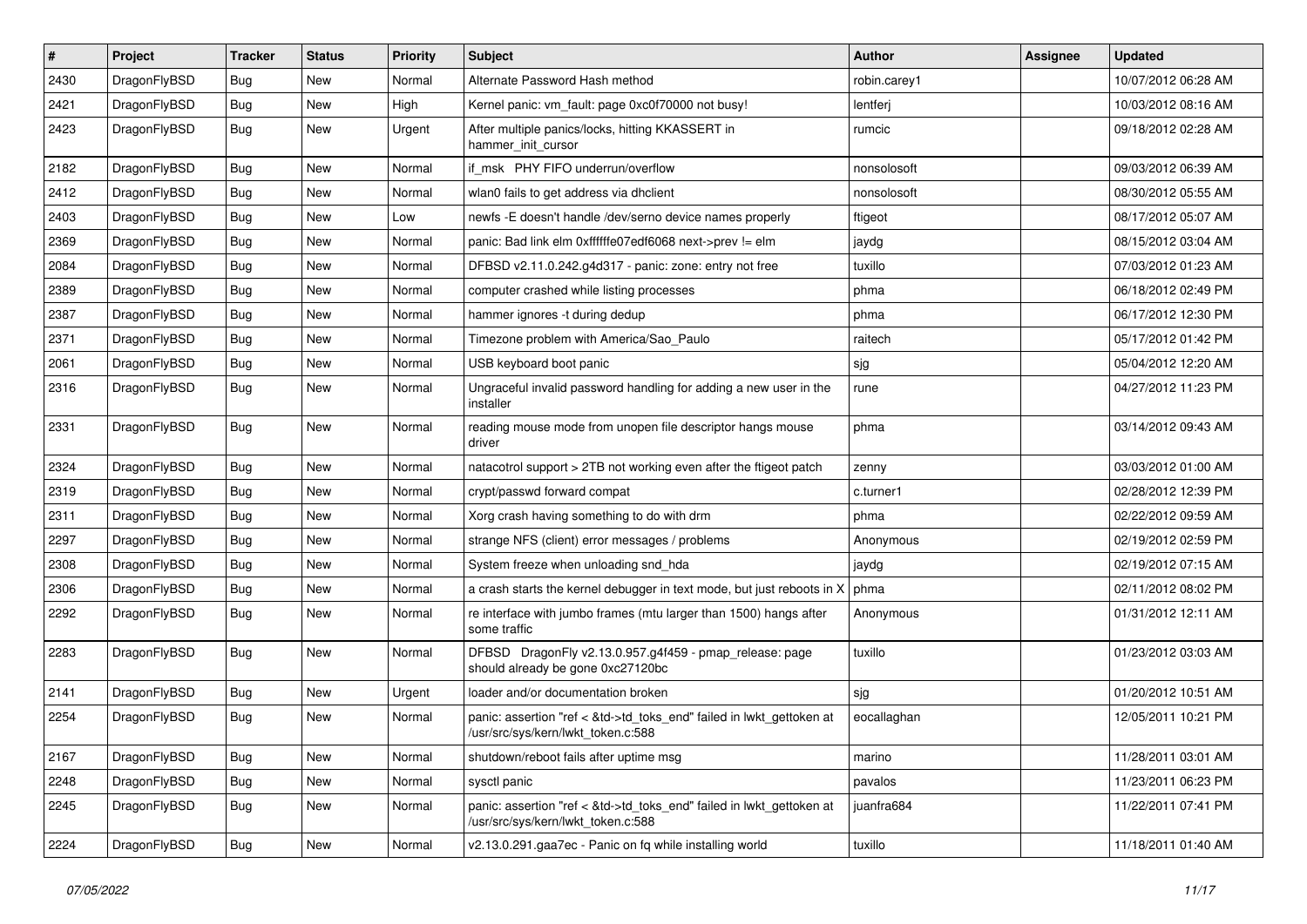| $\sharp$ | Project      | <b>Tracker</b> | <b>Status</b> | <b>Priority</b> | Subject                                                                                                   | Author       | Assignee | <b>Updated</b>      |
|----------|--------------|----------------|---------------|-----------------|-----------------------------------------------------------------------------------------------------------|--------------|----------|---------------------|
| 2210     | DragonFlyBSD | Bug            | <b>New</b>    | Normal          | Bugtracker cannot assign default project for new users                                                    | ahuete.devel |          | 11/17/2011 11:30 AM |
| 2199     | DragonFlyBSD | Bug            | <b>New</b>    | Normal          | screen segfaults if utmpx isn't present                                                                   | pavalos      |          | 11/15/2011 10:52 PM |
| 2098     | DragonFlyBSD | Submit         | New           | Normal          | [PATCH] correct ath man page example<br>(/usr/src/share/man/man4/ath.4)                                   | nobody       |          | 11/15/2011 12:27 AM |
| 2171     | DragonFlyBSD | <b>Bug</b>     | New           | Normal          | DFBSD v2.13.0.151.gdc8442 - panic: assertion "(*ptep &<br>$(PG_MANAGED PG_V)$ == $PG_V"$                  | tuxillo      |          | 11/04/2011 05:06 PM |
| 2045     | DragonFlyBSD | Bug            | <b>New</b>    | Normal          | ral(4): Fatal trap 12: page fault while in kernel mode (two panics)                                       | herrgard     |          | 11/03/2011 05:34 PM |
| 2166     | DragonFlyBSD | Bug            | New           | Normal          | DFBSD v2.13.0.109.g05b9d - Strange lockups                                                                | tuxillo      |          | 10/29/2011 11:20 AM |
| 2161     | DragonFlyBSD | Bug            | New           | Normal          | Outdated xorg.conf file gets installed into etc and screws up mouse                                       | eocallaghan  |          | 10/27/2011 01:51 PM |
| 2164     | DragonFlyBSD | Bug            | <b>New</b>    | Normal          | panic on reboot from usb.                                                                                 | eocallaghan  |          | 10/27/2011 09:29 AM |
| 2158     | DragonFlyBSD | Bug            | New           | Normal          | iwn panics with assertion on boot.                                                                        | eocallaghan  |          | 10/24/2011 04:13 PM |
| 2154     | DragonFlyBSD | Bug            | <b>New</b>    | Normal          | vkernel copyout() doesn't return EFAULT on error                                                          | vsrinivas    |          | 10/20/2011 03:53 AM |
| 2153     | DragonFlyBSD | Bug            | New           | Normal          | Too many unuseful warnings at boot                                                                        | juanfra684   |          | 10/18/2011 10:16 PM |
| 2140     | DragonFlyBSD | Bug            | <b>New</b>    | High            | hammer_io_delallocate panic with 'duplicate entry' message                                                | ttw          |          | 10/07/2011 12:22 PM |
| 2138     | DragonFlyBSD | Bug            | New           | Normal          | > 100% CPU usage                                                                                          | robin.carey1 |          | 09/26/2011 12:20 PM |
| 2129     | DragonFlyBSD | Bug            | <b>New</b>    | Normal          | DFBSD v2.11.0.661.gf9438 i386 - panic: lockmgr thrd_sleep                                                 | tuxillo      |          | 09/05/2011 09:49 AM |
| 2124     | DragonFlyBSD | Bug            | <b>New</b>    | Normal          | getty repeating too quickly on port /dev/ttyv0                                                            | sgeorge.ml   |          | 09/01/2011 04:28 AM |
| 2125     | DragonFlyBSD | Bug            | New           | Normal          | Weird garbage in dmesg                                                                                    | herrgard     |          | 08/30/2011 08:04 PM |
| 2123     | DragonFlyBSD | Bug            | <b>New</b>    | Normal          | hammer is losing files                                                                                    | schmir       |          | 08/30/2011 07:56 PM |
| 2115     | DragonFlyBSD | Bug            | New           | Normal          | [msk] system freeze after receive some paquet                                                             | bsdsx        |          | 08/22/2011 10:22 AM |
| 2117     | DragonFlyBSD | Bug            | <b>New</b>    | High            | ACPI and/or bce(4) problem with 2.11.0.673.g0d557 on HP DL380<br>G <sub>6</sub>                           | pauska       |          | 08/22/2011 10:15 AM |
| 2107     | DragonFlyBSD | Bug            | <b>New</b>    | Normal          | 2.10.1 sata dvd drive issue                                                                               | ausppc       |          | 07/31/2011 08:41 PM |
| 2104     | DragonFlyBSD | Bug            | New           | Normal          | network configuration seg. fault on install CD                                                            | navratil     |          | 07/26/2011 07:55 AM |
| 2099     | DragonFlyBSD | Bug            | New           | Normal          | page fault panic in vm system                                                                             | pavalos      |          | 07/10/2011 08:51 AM |
| 1867     | DragonFlyBSD | Bug            | New           | Normal          | it(4) motherboard and fan problems                                                                        | tuxillo      |          | 07/08/2011 10:48 AM |
| 2095     | DragonFlyBSD | Bug            | <b>New</b>    | Low             | Running installer post-install: Unsupported DFUI transport "                                              | greenrd      |          | 06/26/2011 09:20 AM |
| 2094     | DragonFlyBSD | Bug            | New           | Normal          | Segfault when gdb printing backtrace from core dump                                                       | greenrd      |          | 06/25/2011 04:14 PM |
| 2071     | DragonFlyBSD | i Bug          | New           | High            | Panic on assertion: $(int)(flag->seq - seq) > 0$ in hammer_flusher_flush   vsrinivas<br>after inode error |              |          | 06/12/2011 07:59 AM |
| 2085     | DragonFlyBSD | <b>Bug</b>     | New           | Normal          | panic: assertion: (m->flags & PG_MAPPED) == 0 in<br>vm_page_free_toq                                      | vsrinivas    |          | 06/10/2011 07:48 AM |
| 2080     | DragonFlyBSD | Bug            | New           | Normal          | panic: lockmgr thrd_sleep: called from interrupt, ipi, or hard code<br>section                            | rumcic       |          | 05/30/2011 05:06 PM |
| 2082     | DragonFlyBSD | <b>Bug</b>     | New           | Normal          | dfbsd 2.10.1 amd64 - mc port build error with 'bmake bin-install'                                         | sun-doctor   |          | 05/25/2011 07:18 PM |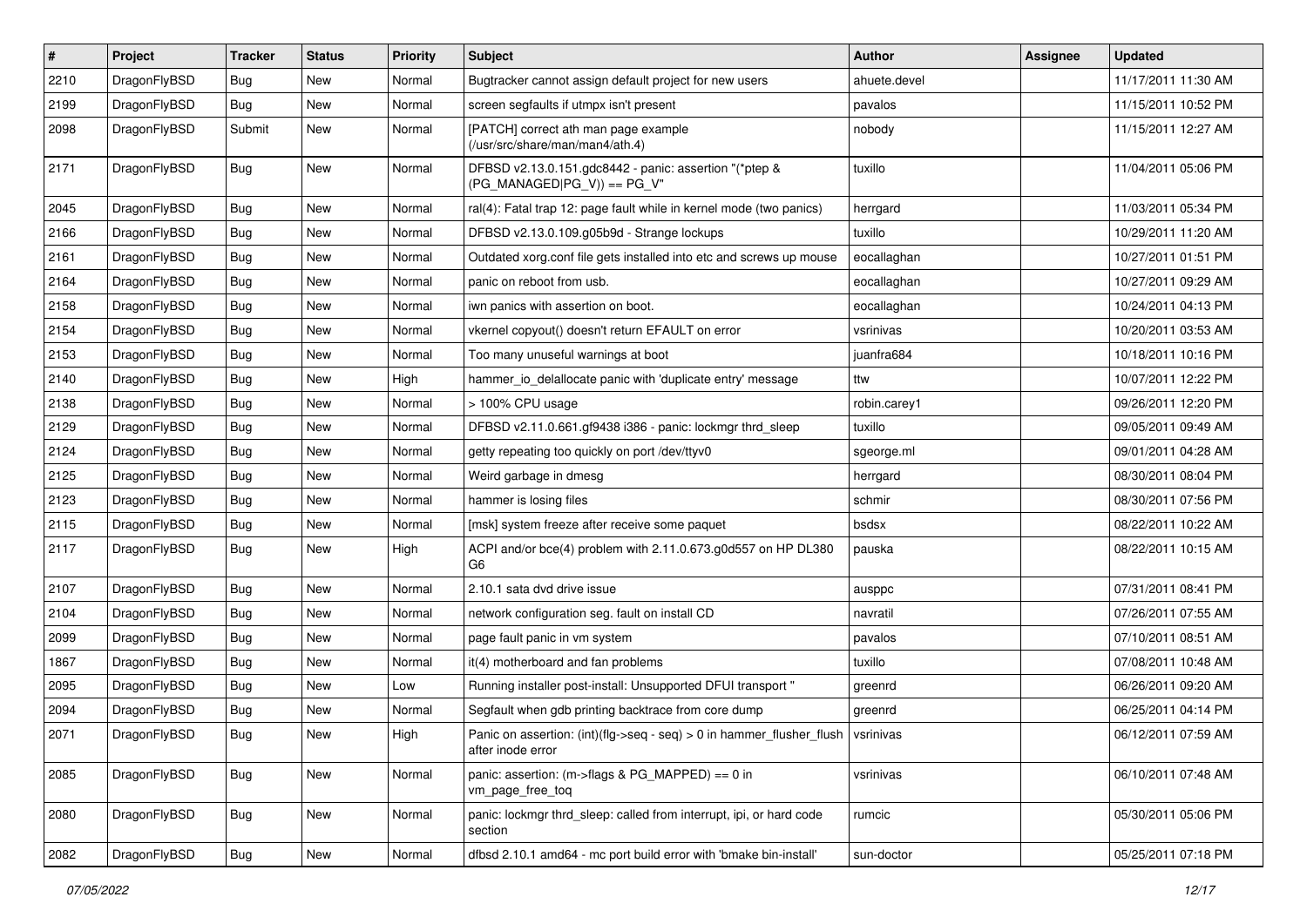| $\vert$ # | Project      | <b>Tracker</b> | <b>Status</b> | <b>Priority</b> | <b>Subject</b>                                                                     | <b>Author</b>      | Assignee | <b>Updated</b>      |
|-----------|--------------|----------------|---------------|-----------------|------------------------------------------------------------------------------------|--------------------|----------|---------------------|
| 2078      | DragonFlyBSD | Bug            | New           | Normal          | DFBSD i386 v2.11.0.201.g3ed2f - Panic during installworld into a<br>vn0 device     | tuxillo            |          | 05/19/2011 07:50 PM |
| 2077      | DragonFlyBSD | <b>Bug</b>     | <b>New</b>    | Normal          | USB devices conflicting                                                            | srussell           |          | 05/17/2011 05:12 PM |
| 2072      | DragonFlyBSD | Bug            | <b>New</b>    | Normal          | Fatal trap 12: stopped at lwkt_send_ipiq3                                          | rumcic             |          | 05/17/2011 04:12 AM |
| 2075      | DragonFlyBSD | Bug            | <b>New</b>    | Normal          | pflogd on x86 64                                                                   | fanch              |          | 05/16/2011 04:04 PM |
| 1874      | DragonFlyBSD | <b>Bug</b>     | <b>New</b>    | Normal          | mpd listening on all IPs, accepting only on one                                    | rumcic             |          | 05/08/2011 01:01 PM |
| 2052      | DragonFlyBSD | Bug            | <b>New</b>    | Normal          | Kernel panic: CPU APIC ID out of range                                             | Anonymous          |          | 05/02/2011 11:06 AM |
| 2055      | DragonFlyBSD | Bug            | New           | Normal          | $\varepsilon$ sh + IPV6 + bridge => connection freezes                             | steve              |          | 04/24/2011 07:13 PM |
| 2051      | DragonFlyBSD | Bug            | <b>New</b>    | Normal          | No ipv6 lan route entry created on 2.10                                            | ftigeot            |          | 04/21/2011 10:37 AM |
| 2048      | DragonFlyBSD | <b>Bug</b>     | <b>New</b>    | Normal          | panic: ffs sync: rofs mod                                                          | pavalos            |          | 04/12/2011 05:45 AM |
| 1984      | DragonFlyBSD | Bug            | New           | Normal          | hammer mount fails after crash - HAMMER: FIFO record bad head<br>signature         | thomas.nikolajsen  |          | 03/08/2011 06:57 PM |
| 2004      | DragonFlyBSD | <b>Bug</b>     | New           | Normal          | LWKT_WAIT_IPIQ panic                                                               | steve              |          | 03/08/2011 05:46 PM |
| 2008      | DragonFlyBSD | <b>Bug</b>     | <b>New</b>    | Normal          | lwkt_setcpu_remote: td->td_flags 00800621 console flood                            | pavalos            |          | 03/06/2011 09:37 PM |
| 2020      | DragonFlyBSD | <b>Bug</b>     | <b>New</b>    | Low             | Port brcm80211 driver from Linux to DragonFly BSD                                  | studer             |          | 03/05/2011 10:54 PM |
| 1990      | DragonFlyBSD | Bug            | <b>New</b>    | Normal          | /mnt too large to mount                                                            | peur.neu           |          | 02/16/2011 11:24 PM |
| 1873      | DragonFlyBSD | Bug            | <b>New</b>    | Normal          | Panic upon usb mouse detach and reattaching                                        | rumcic             |          | 02/01/2011 09:53 AM |
| 1949      | DragonFlyBSD | <b>Bug</b>     | <b>New</b>    | Normal          | iwn panic                                                                          | pavalos            |          | 01/30/2011 03:21 AM |
| 1961      | DragonFlyBSD | Bug            | New           | Normal          | Can't create dump from DDB                                                         | shamaz             |          | 01/29/2011 09:02 PM |
| 1884      | DragonFlyBSD | Bug            | <b>New</b>    | Normal          | System completely freezes while listening music (devbuf: malloc<br>limit exceeded) | shamaz             |          | 01/24/2011 05:00 PM |
| 1959      | DragonFlyBSD | <b>Bug</b>     | <b>New</b>    | Normal          | DFBSD v2.9.1.422.gc98f2 - Panic during boot - IPv6 and PF                          | tuxillo            |          | 01/13/2011 03:37 AM |
| 1951      | DragonFlyBSD | Bug            | <b>New</b>    | Normal          | dma_timeouts at phyaddr on a good hdd                                              | peur.neu           |          | 01/04/2011 07:12 AM |
| 1944      | DragonFlyBSD | Bug            | New           | Normal          | panic: backing object 0xdea7b258 was somehow re-referenced<br>during collapse!     | sepherosa          |          | 12/27/2010 02:06 AM |
| 1943      | DragonFlyBSD | Bug            | New           | Normal          | hammer assertion panic                                                             | peter              |          | 12/27/2010 12:45 AM |
| 1941      | DragonFlyBSD | <b>Bug</b>     | <b>New</b>    | Normal          | wlan config crash                                                                  | abandon.every.hope |          | 12/24/2010 07:54 PM |
| 599       | DragonFlyBSD | Bug            | <b>New</b>    | Urgent          | 1.9.0 reproducable panic                                                           | pavalos            |          | 12/22/2010 01:08 AM |
| 1939      | DragonFlyBSD | Bug            | New           | Normal          | Panic on nightly build and stress test box                                         | lentferj           |          | 12/18/2010 08:41 AM |
| 1935      | DragonFlyBSD | <b>Bug</b>     | <b>New</b>    | Normal          | mouse does not work after switching between x and console                          | shamaz             |          | 12/13/2010 10:06 AM |
| 1463      | DragonFlyBSD | Bug            | <b>New</b>    | Normal          | Mountroot before drives are initialized                                            | elekktretterr      |          | 12/07/2010 01:30 PM |
| 1923      | DragonFlyBSD | <b>Bug</b>     | <b>New</b>    | Normal          | Abysmal NFS performance with IPv6                                                  | ftigeot            |          | 12/05/2010 09:34 PM |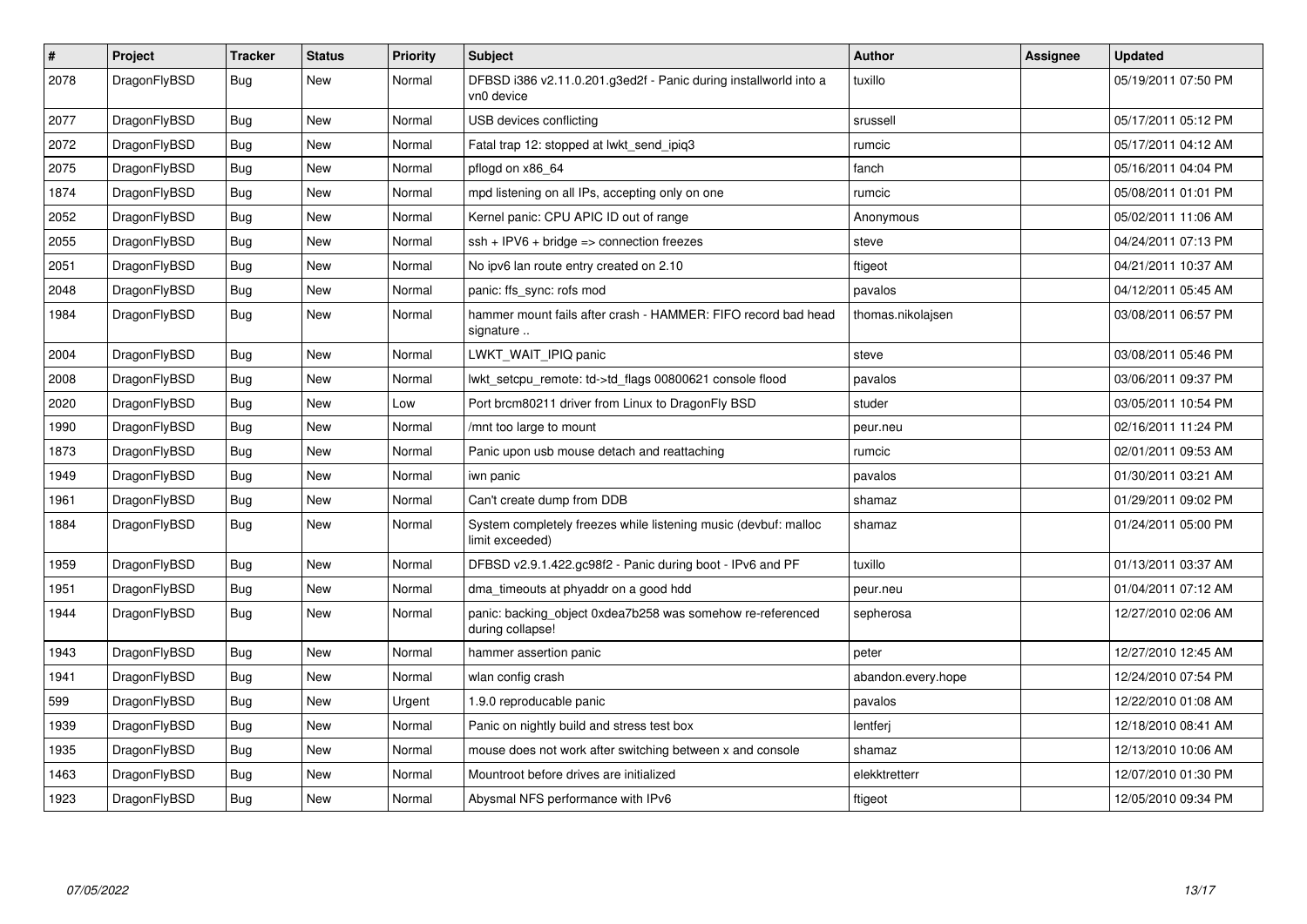| $\#$ | Project      | <b>Tracker</b> | <b>Status</b> | <b>Priority</b> | Subject                                                                                                                                                                                           | Author             | Assignee | <b>Updated</b>      |
|------|--------------|----------------|---------------|-----------------|---------------------------------------------------------------------------------------------------------------------------------------------------------------------------------------------------|--------------------|----------|---------------------|
| 1917 | DragonFlyBSD | Bug            | New           | Normal          | panic: assertion: (RB_EMPTY(&ip->rec_tree) && (ip->flags &<br>HAMMER_INODE_XDIRTY) == 0)    (!RB_EMPTY(&ip->rec_tree)<br>&& (ip->flags & HAMMER_INODE_XDIRTY) != 0) in<br>hammer_flush_inode_done | qhwt.dfly          |          | 11/24/2010 03:23 AM |
| 1920 | DragonFlyBSD | Bug            | <b>New</b>    | High            | system hangs                                                                                                                                                                                      | zhtw               |          | 11/22/2010 08:59 AM |
| 1916 | DragonFlyBSD | Bug            | <b>New</b>    | Normal          | Constant crashes on x86 64 with UFS                                                                                                                                                               | lentferj           |          | 11/21/2010 07:40 PM |
| 1913 | DragonFlyBSD | Bug            | New           | Normal          | panic: assertion: ip->flush_state != HAMMER_FST_FLUSH in<br>hammer_flush_inode_core                                                                                                               | swildner           |          | 11/20/2010 05:27 PM |
| 1907 | DragonFlyBSD | Bug            | <b>New</b>    | Normal          | Hammer crash in hammer flusher flush()                                                                                                                                                            | swildner           |          | 11/11/2010 05:07 AM |
| 1882 | DragonFlyBSD | <b>Bug</b>     | <b>New</b>    | Low             | Idea for handling new USB vendor/device codes                                                                                                                                                     | bmk                |          | 10/20/2010 12:15 PM |
| 1786 | DragonFlyBSD | Bug            | New           | Normal          | Calling NULL function pointer initiates panic loop                                                                                                                                                | sjg                |          | 10/11/2010 05:28 PM |
| 1861 | DragonFlyBSD | Bug            | New           | Normal          | panic via kprintf (lockmgr called in a hard section)                                                                                                                                              | vsrinivas          |          | 10/11/2010 12:56 AM |
| 3317 | DragonFlyBSD | <b>Bug</b>     | In Progress   | Normal          | Network vtnet0 not working on Hetzner cloud                                                                                                                                                       | mneumann           |          | 06/18/2022 03:55 AM |
| 2360 | DragonFlyBSD | <b>Bug</b>     | In Progress   | Normal          | Wishlist: virtio driver import                                                                                                                                                                    | vsrinivas          |          | 06/04/2022 04:16 AM |
| 3310 | DragonFlyBSD | Bug            | In Progress   | Normal          | NVMM+QEMU fail to boot with UEFI: Mem Assist Failed<br>[gpa=0xfffffff0]                                                                                                                           | liweitianux        |          | 01/11/2022 03:22 PM |
| 1661 | DragonFlyBSD | <b>Bug</b>     | In Progress   | Normal          | panic on password entry mount smb filesystem                                                                                                                                                      | vsrinivas          |          | 11/27/2021 08:29 AM |
| 2797 | DragonFlyBSD | <b>Bug</b>     | In Progress   | Low             | vkernels with & without machdep.pmap_mmu_optimize                                                                                                                                                 | yellowrabbit2010   |          | 11/27/2021 08:06 AM |
| 3299 | DragonFlyBSD | Bug            | In Progress   | Normal          | DragonFlyBSD reports utterly wrong uptime (most of the time, right<br>after booting in)                                                                                                           | adrian             |          | 11/11/2021 01:43 PM |
| 1398 | DragonFlyBSD | Submit         | In Progress   | Normal          | hdestroy(3) restricts hash key to point to malloc'ed space                                                                                                                                        | Anonymous          |          | 08/20/2021 04:06 PM |
| 3269 | DragonFlyBSD | <b>Bug</b>     | In Progress   | Normal          | Is double-buffer'd buf still required by HAMMER2?                                                                                                                                                 | tkusumi            |          | 05/12/2021 04:09 PM |
| 3113 | DragonFlyBSD | <b>Bug</b>     | In Progress   | Urgent          | Booting vKernel fails due being out of swap space                                                                                                                                                 | tcullen            |          | 05/11/2021 04:14 AM |
| 2414 | DragonFlyBSD | Bug            | In Progress   | Normal          | Lenovo S10 acpi freeze (not new)                                                                                                                                                                  | davshao            |          | 05/11/2021 04:13 AM |
| 2631 | DragonFlyBSD | <b>Bug</b>     | In Progress   | Low             | Verify library versioning current with full package build and switch it<br>on (after publishing packages)                                                                                         | tuxillo            |          | 05/11/2021 04:06 AM |
| 2013 | DragonFlyBSD | <b>Bug</b>     | In Progress   | Normal          | oversized DMA request loop                                                                                                                                                                        | josepht            |          | 05/11/2021 04:06 AM |
| 1749 | DragonFlyBSD | <b>Bug</b>     | In Progress   | Normal          | HAMMER fsstress panic in hammer_flush_inode_core<br>'ip->flush_state != HAMMER_FST_FLUSH'                                                                                                         | vsrinivas          |          | 05/11/2021 04:06 AM |
| 1744 | DragonFlyBSD | <b>Bug</b>     | In Progress   | Normal          | HAMMER fsstress panic in hammer_setup_child_callback                                                                                                                                              | vsrinivas          |          | 05/11/2021 04:05 AM |
| 1336 | DragonFlyBSD | <b>Bug</b>     | In Progress   | Normal          | Still looking for reports of missed directory entries w/ HAMMER                                                                                                                                   | dillon             |          | 05/11/2021 04:00 AM |
| 1218 | DragonFlyBSD | Bug            | In Progress   | Normal          | panic: assertion: $error == 0$ in hammer start transaction                                                                                                                                        | rumcic             |          | 05/11/2021 04:00 AM |
| 1181 | DragonFlyBSD | <b>Bug</b>     | In Progress   | Normal          | ACX111 panic                                                                                                                                                                                      | elekktretterr      |          | 05/11/2021 04:00 AM |
| 1148 | DragonFlyBSD | Bug            | In Progress   | Low             | BCM4311 wireless network adapter detected but not functional                                                                                                                                      | archimedes.gaviola |          | 05/11/2021 04:00 AM |
| 604  | DragonFlyBSD | Bug            | In Progress   | Normal          | 1.8.1-RELEASE - clock runs fast on mainboard ASUS P5A-B                                                                                                                                           | yeti               |          | 05/11/2021 03:55 AM |
| 1368 | DragonFlyBSD | <b>Bug</b>     | In Progress   | Normal          | suspend signal race?                                                                                                                                                                              | qhwt+dfly          |          | 05/11/2021 03:51 AM |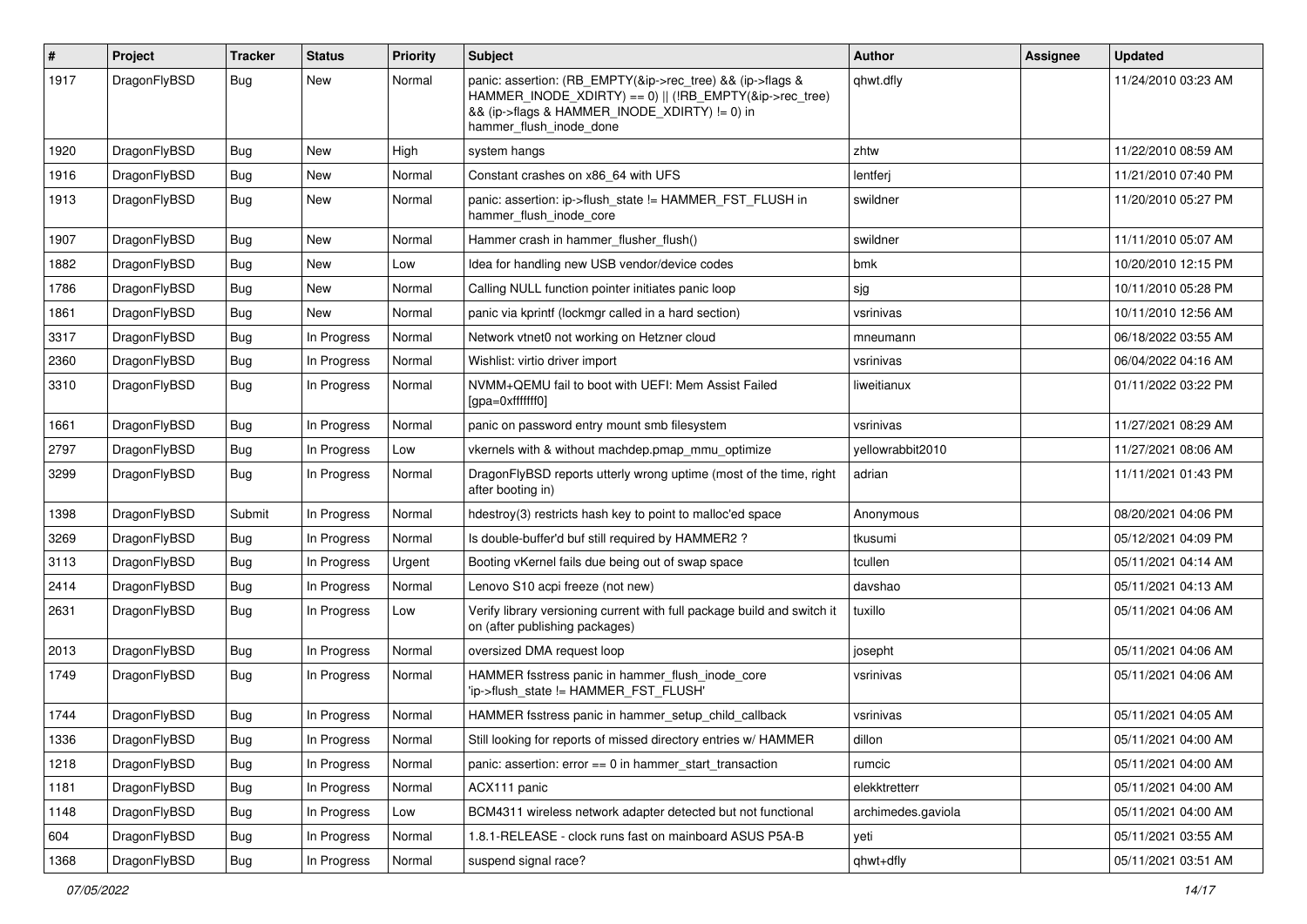| $\sharp$ | Project      | <b>Tracker</b> | <b>Status</b> | <b>Priority</b> | Subject                                                                                                | <b>Author</b>     | <b>Assignee</b> | <b>Updated</b>      |
|----------|--------------|----------------|---------------|-----------------|--------------------------------------------------------------------------------------------------------|-------------------|-----------------|---------------------|
| 884      | DragonFlyBSD | <b>Bug</b>     | In Progress   | High            | Performance/memory problems under filesystem IO load                                                   | hasso             |                 | 05/11/2021 03:50 AM |
| 3111     | DragonFlyBSD | <b>Bug</b>     | In Progress   | High            | Mouse lags every second heavily under X11                                                              | mneumann          |                 | 12/12/2017 09:46 PM |
| 3011     | DragonFlyBSD | <b>Bug</b>     | In Progress   | Normal          | dragonfly/sys/dev/netif/re/re.c: suspicious code?                                                      | dcb               |                 | 07/29/2017 01:26 AM |
| 3021     | DragonFlyBSD | <b>Bug</b>     | In Progress   | Normal          | sys/dev/drm/i915/i915_gem_stolen.c:115]: (error) Signed integer<br>overflow for expression '65535<<20' | dcb               |                 | 04/11/2017 12:46 PM |
| 1307     | DragonFlyBSD | <b>Bug</b>     | In Progress   | Normal          | hammer tid -2 shows unexpected result                                                                  | corecode          |                 | 10/18/2016 05:29 PM |
| 2731     | DragonFlyBSD | <b>Bug</b>     | In Progress   | Normal          | Screen full of random colors when starting Xorg with Intel Haswell<br>HD Graphics P4600                | ikatzmaier        |                 | 11/12/2014 04:08 PM |
| 1502     | DragonFlyBSD | <b>Bug</b>     | In Progress   | Normal          | Lock while deleting files from nohistory HAMMER directories                                            | hasso             |                 | 03/10/2013 04:28 AM |
| 725      | DragonFlyBSD | <b>Bug</b>     | In Progress   | Low             | 'make distribution' fails w/'ro' /usr/obj                                                              | c.turner          |                 | 03/09/2013 01:01 PM |
| 331      | DragonFlyBSD | <b>Bug</b>     | In Progress   | Normal          | ftpsesame (aka Bridging S01E03)                                                                        | bastyaelvtars     |                 | 03/09/2013 12:28 PM |
| 2499     | DragonFlyBSD | <b>Bug</b>     | In Progress   | Urgent          | DRAGONFLY_3_2 lockd not responding correctly                                                           | Nerzhul           |                 | 01/22/2013 12:47 PM |
| 2296     | DragonFlyBSD | <b>Bug</b>     | In Progress   | High            | panic: assertion "m->wire_count > 0" failed                                                            | thomas.nikolajsen |                 | 08/30/2012 06:09 AM |
| 2351     | DragonFlyBSD | <b>Bug</b>     | In Progress   | Normal          | DFBSD v3.1.0.579.g44ccf - Stuck during startup, random freezes                                         | tuxillo           |                 | 04/24/2012 08:21 AM |
| 2345     | DragonFlyBSD | Bug            | In Progress   | Normal          | DFBSD v3.1.0.457.gd679f - NFS panic on diskless station                                                | tuxillo           |                 | 04/07/2012 05:22 PM |
| 1669     | DragonFlyBSD | <b>Bug</b>     | In Progress   | Normal          | Drive wont open using button                                                                           | elekktretterr     |                 | 02/29/2012 12:05 PM |
| 2282     | DragonFlyBSD | <b>Bug</b>     | In Progress   | Normal          | gdb segfaults with certain corefiles                                                                   | tuxillo           |                 | 01/18/2012 04:40 PM |
| 806      | DragonFlyBSD | <b>Bug</b>     | Feedback      | Normal          | boot error on MacBook                                                                                  | tralamazza        |                 | 06/04/2022 05:28 AM |
| 243      | DragonFlyBSD | <b>Bug</b>     | Feedback      | Normal          | weird behavior in the shell                                                                            | swildner          |                 | 05/31/2022 02:51 PM |
| 1727     | DragonFlyBSD | <b>Bug</b>     | Feedback      | Normal          | CD boot panic (2.6.1) (usb?)                                                                           | kiril             |                 | 05/15/2022 05:10 AM |
| 1718     | DragonFlyBSD | <b>Bug</b>     | Feedback      | Normal          | IDE disk drive not detected by x86 64 2.6.1 Live CD                                                    | bcox              |                 | 11/27/2021 08:25 AM |
| 2459     | DragonFlyBSD | <b>Bug</b>     | Feedback      | Normal          | apic problems with HP Probook 4510s                                                                    | thowe             |                 | 11/27/2021 08:22 AM |
| 2644     | DragonFlyBSD | <b>Bug</b>     | Feedback      | Normal          | 3.6.0-REL trap 9 on boot                                                                               | memmerto          |                 | 11/27/2021 08:08 AM |
| 2638     | DragonFlyBSD | <b>Bug</b>     | Feedback      | High            | Fix machdep.pmap_mmu_optimize                                                                          | tuxillo           |                 | 05/11/2021 04:07 AM |
| 2636     | DragonFlyBSD | <b>Bug</b>     | Feedback      | Low             | Add -x flag to iostat (a la solaris)                                                                   | tuxillo           |                 | 05/11/2021 04:07 AM |
| 1745     | DragonFlyBSD | Bug            | Feedback      | Normal          | kmalloc panic                                                                                          | josepht           |                 | 05/11/2021 04:05 AM |
| 1717     | DragonFlyBSD | <b>Bug</b>     | Feedback      | Normal          | HAMMER panic in hammer_cursor_down()                                                                   | josepht1          |                 | 05/11/2021 04:05 AM |
| 1618     | DragonFlyBSD | Bug            | Feedback      | Normal          | collision for 'struct pmap' when using RPC and <sys user.h=""></sys>                                   | carenas           |                 | 05/11/2021 04:05 AM |
| 1613     | DragonFlyBSD | Bug            | Feedback      | Normal          | USB Keyboard not working on master                                                                     | elekktretterr     |                 | 05/11/2021 04:05 AM |
| 1591     | DragonFlyBSD | Bug            | Feedback      | Normal          | Lenovo X301 hangs with AHCI Driver CMD TIMEOUT<br>STS=d0 <bsy></bsy>                                   | eocallaghan       |                 | 05/11/2021 04:05 AM |
| 1577     | DragonFlyBSD | <b>Bug</b>     | Feedback      | Normal          | panic: assertion: leaf->base.obj_id == ip->obj_id in<br>hammer_ip_delete_range                         | qhwt+dfly         |                 | 05/11/2021 04:01 AM |
| 1486     | DragonFlyBSD | <b>Bug</b>     | Feedback      | Normal          | Interrupt storm related to SATA DVD device                                                             | hasso             |                 | 05/11/2021 04:01 AM |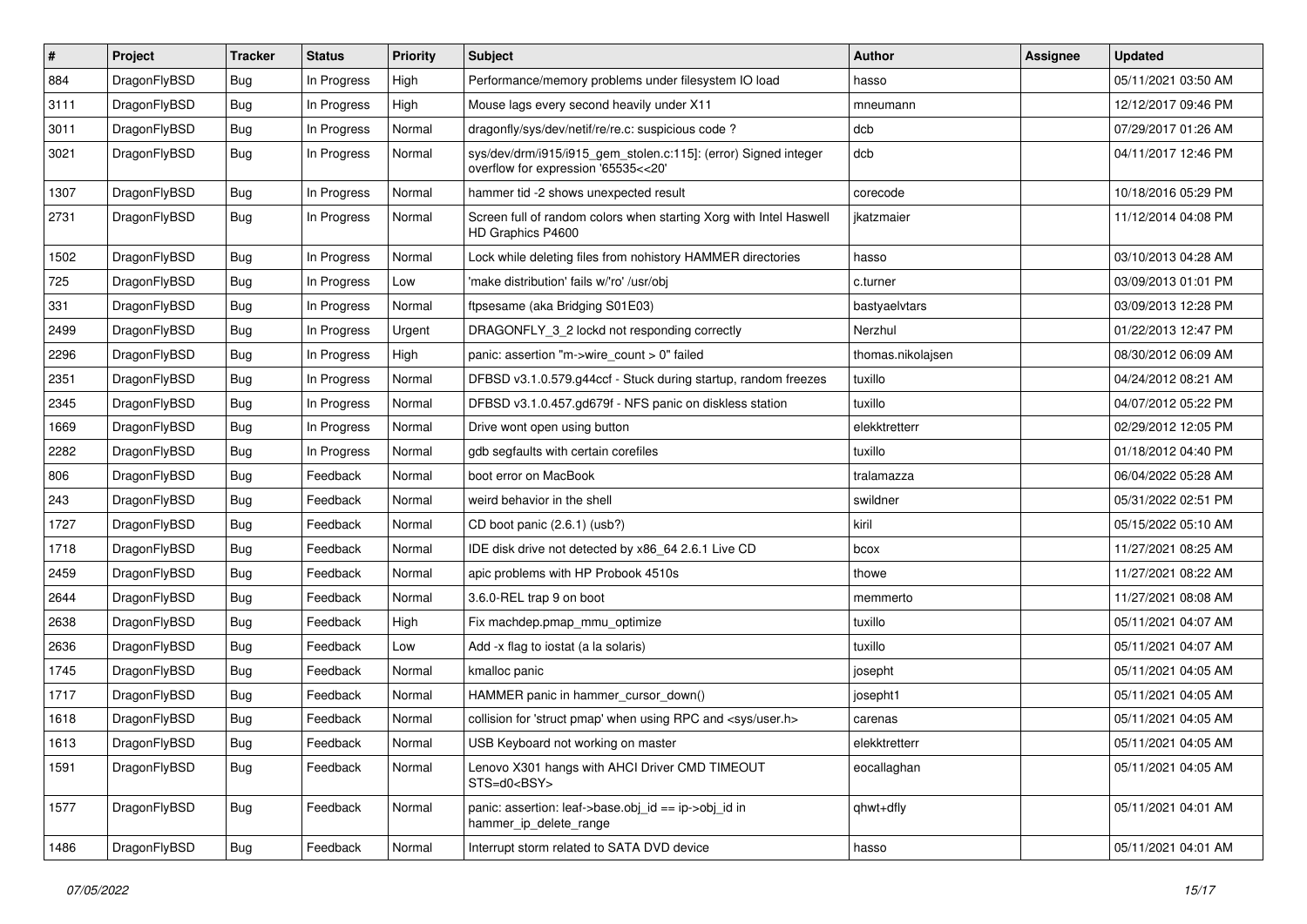| #    | Project      | <b>Tracker</b> | <b>Status</b> | <b>Priority</b> | <b>Subject</b>                                                                                                                                            | <b>Author</b>     | Assignee | <b>Updated</b>      |
|------|--------------|----------------|---------------|-----------------|-----------------------------------------------------------------------------------------------------------------------------------------------------------|-------------------|----------|---------------------|
| 1481 | DragonFlyBSD | Bug            | Feedback      | Normal          | panic: assertion: kva_p(buf) in soopt_from_kbuf (after ipfw pipe<br>show, 2.2.1-R)                                                                        | combiner          |          | 05/11/2021 04:01 AM |
| 1454 | DragonFlyBSD | <b>Bug</b>     | Feedback      | Normal          | Unable to boot from external USB DVD drive                                                                                                                | elekktretterr     |          | 05/11/2021 04:01 AM |
| 1448 | DragonFlyBSD | <b>Bug</b>     | Feedback      | Normal          | panic: assertion: _tp->tt_msg->tt_cpuid == mycpuid in<br>tcp_callout_active tcp_output tcp_usr_send netmsg_pru_send<br>netmsg service tcpmsg service loop | dillon            |          | 05/11/2021 04:00 AM |
| 1429 | DragonFlyBSD | Bug            | Feedback      | Normal          | vkernel bug - "mfree: m->m_nextpkt != NULL"                                                                                                               | dillon            |          | 05/11/2021 04:00 AM |
| 1387 | DragonFlyBSD | <b>Bug</b>     | Feedback      | Normal          | zero-size malloc and ps: kvm_getprocs: Bad address                                                                                                        | qhwt+dfly         |          | 05/11/2021 04:00 AM |
| 1332 | DragonFlyBSD | <b>Bug</b>     | Feedback      | Normal          | DFBSD 2.2 - Booting usbcdrom/usbsticks on thinkpad hangs on<br>"BTX Halted"                                                                               | tuxillo           |          | 05/11/2021 04:00 AM |
| 1282 | DragonFlyBSD | <b>Bug</b>     | Feedback      | Normal          | panic (trap 12) when booting SMP kernel on Atom 330 (dual core)                                                                                           | tomaz.borstnar    |          | 05/11/2021 04:00 AM |
| 1101 | DragonFlyBSD | <b>Bug</b>     | Feedback      | Normal          | ohci related panic                                                                                                                                        | polachok          |          | 05/11/2021 04:00 AM |
| 3152 | DragonFlyBSD | Bug            | Feedback      | Normal          | Console's size in ttyv0 and single user mode is sticking to 80x25,<br>while ttyv1 can make use of the whole screen                                        | overtime          |          | 02/24/2019 01:08 AM |
| 1580 | DragonFlyBSD | Bug            | Feedback      | Normal          | Panic (Fatal trap 12: page fault while in kernel mode) while playing<br>with pf and netif names                                                           | rumcic            |          | 12/21/2018 01:21 AM |
| 1521 | DragonFlyBSD | Bug            | Feedback      | Normal          | amd64 2.4 livecd won't mount root at boot                                                                                                                 | bolapara          |          | 01/28/2018 03:45 AM |
| 2958 | DragonFlyBSD | <b>Bug</b>     | Feedback      | Normal          | Hammer FS dies during pruning after massive write load                                                                                                    | neilb             |          | 10/11/2016 04:20 AM |
| 2957 | DragonFlyBSD | <b>Bug</b>     | Feedback      | Normal          | swapoff -a followed by swapon -a doesn't give your swap back                                                                                              | neilb             |          | 10/09/2016 04:17 AM |
| 1672 | DragonFlyBSD | <b>Bug</b>     | Feedback      | Normal          | panic (trap 12) around btree_search() in 2.4.1-RELEASE                                                                                                    | floid             |          | 01/19/2015 03:36 AM |
| 1560 | DragonFlyBSD | Bug            | Feedback      | Normal          | Unable to modify partition table on ThinkPad T61p during install                                                                                          | rehsack           |          | 01/15/2015 08:57 AM |
| 979  | DragonFlyBSD | <b>Bug</b>     | Feedback      | Normal          | Failure-prone USB mass storage (SB600? msdosfs? CAM?)                                                                                                     | floid             |          | 01/15/2015 08:38 AM |
| 846  | DragonFlyBSD | <b>Bug</b>     | Feedback      | Normal          | USB bugs:usb mouse can't used!                                                                                                                            | frankning         |          | 01/15/2015 08:36 AM |
| 1456 | DragonFlyBSD | <b>Bug</b>     | Feedback      | Normal          | Microsoft wireless desktop problems                                                                                                                       | elekktretterr     |          | 01/15/2015 08:34 AM |
| 2617 | DragonFlyBSD | <b>Bug</b>     | Feedback      | Normal          | Possible issue with wireless mouse on 3.6 release                                                                                                         | FilippoMo         |          | 01/14/2015 03:42 PM |
| 1592 | DragonFlyBSD | Bug            | Feedback      | Normal          | AcpiOSUnmapMemory: Warning, deallocation did not track<br>allocation.                                                                                     | eocallaghan       |          | 06/02/2014 07:45 AM |
| 1330 | DragonFlyBSD | Bug            | Feedback      | Normal          | Hammer, usb disk, SYNCHRONIZE CACHE failure                                                                                                               | josepht           |          | 06/02/2014 04:56 AM |
| 570  | DragonFlyBSD | Bug            | Feedback      | Normal          | 1.8.x: ACPI problems                                                                                                                                      | qhwt+dfly         |          | 06/02/2014 03:45 AM |
| 285  | DragonFlyBSD | Bug            | Feedback      | Low             | interrupt latency with re without ip address configured                                                                                                   | thomas.nikolajsen |          | 02/20/2014 10:30 AM |
| 2556 | DragonFlyBSD | <b>Bug</b>     | Feedback      | Normal          | DragonFly v3.5.0.81.gd3479 - Process signal weirdness                                                                                                     | tuxillo           |          | 12/17/2013 03:48 PM |
| 1824 | DragonFlyBSD | <b>Bug</b>     | Feedback      | Normal          | kernel panic, x86, 2.7.3.859.ge5104                                                                                                                       | akirchhoff135014  |          | 03/10/2013 07:49 AM |
| 1668 | DragonFlyBSD | <b>Bug</b>     | Feedback      | Normal          | Power button not working                                                                                                                                  | elekktretterr     |          | 03/10/2013 06:22 AM |
| 1250 | DragonFlyBSD | <b>Bug</b>     | Feedback      | Normal          | Panic upon plugging an USB flash drive into the machine                                                                                                   | rumcic            |          | 03/10/2013 05:17 AM |
| 1249 | DragonFlyBSD | <b>Bug</b>     | Feedback      | Normal          | panic: ffs vfree: freeing free inode                                                                                                                      | rumcic            |          | 03/10/2013 05:13 AM |